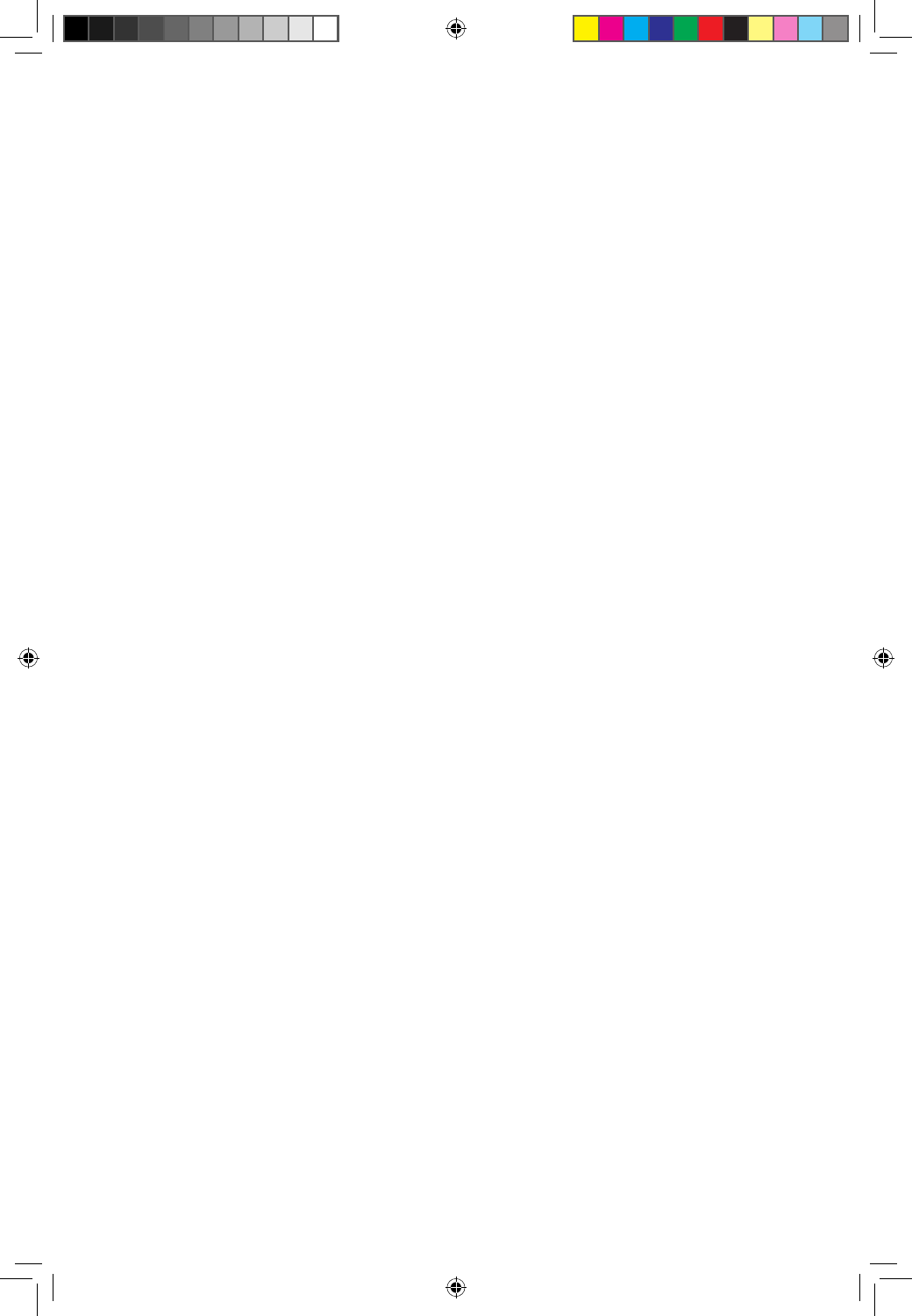UNITED NATIONS OFFICE ON DRUGS AND CRIME Vienna

**Contribution of the Executive Director of the United Nations Office on Drugs and Crime to the special session of the General Assembly on the world drug problem to be held in 2016**

**February 2016**

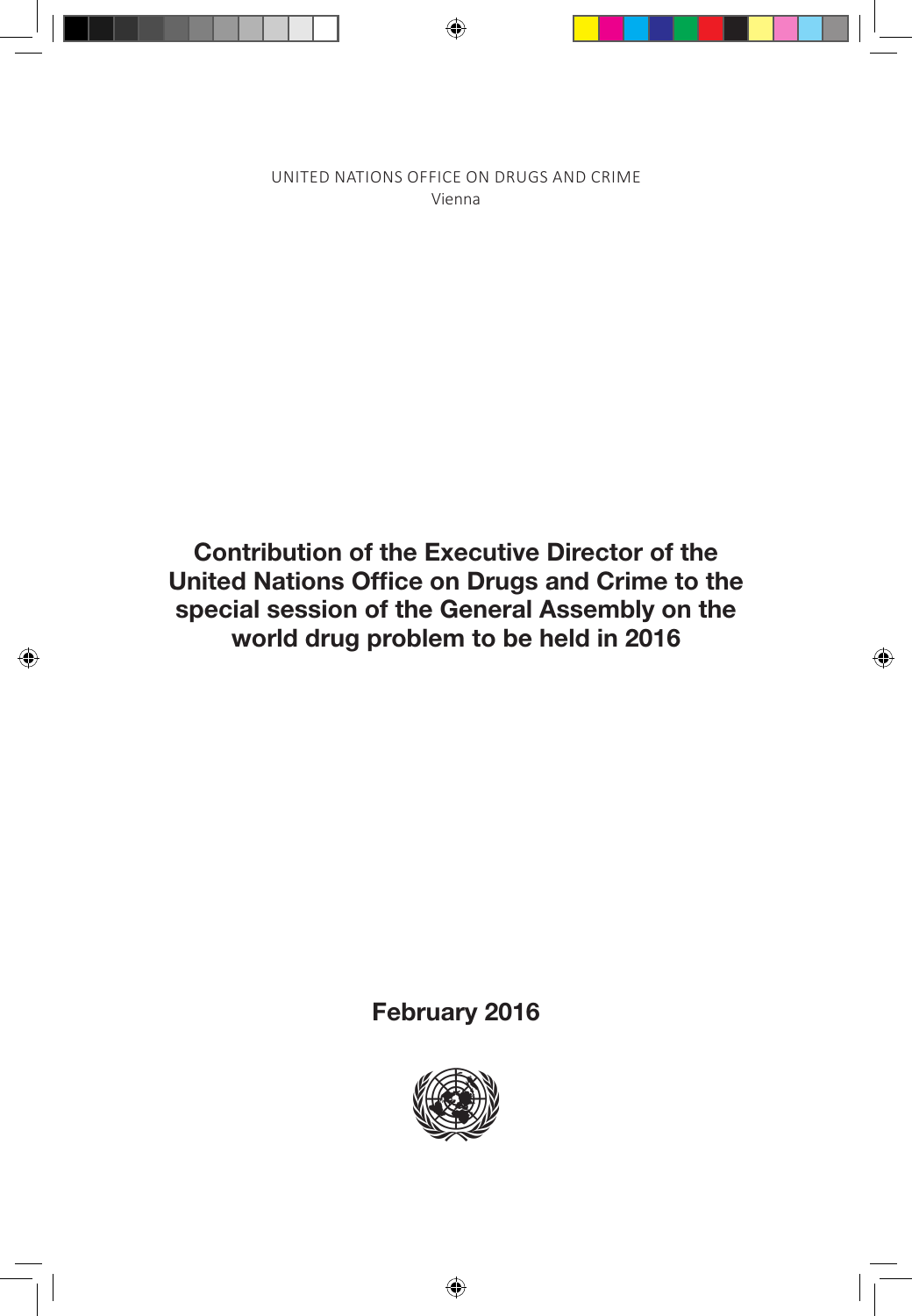© United Nations, February 2016. All rights reserved, worldwide.

The designations employed and the presentation of material in this publication do not imply the expression of any opinion whatsoever on the part of the Secretariat of the United Nations concerning the legal status of any country, territory, city or area, or of its authorities, or concerning the delimitation of its frontiers or boundaries.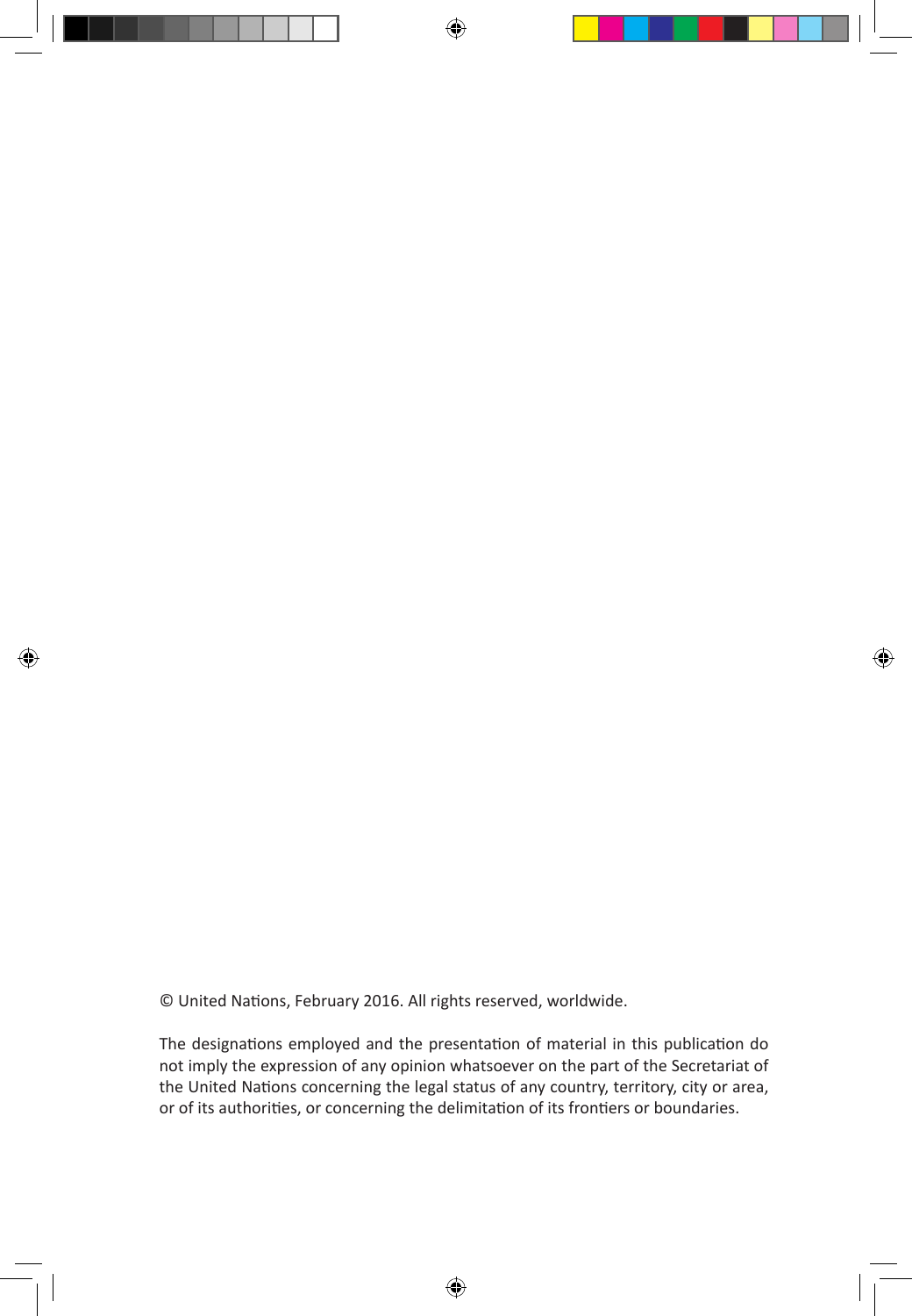# **Summary**

This paper seeks to contribute to the discussion leading to the special session of the General Assembly on the world drug problem by providing a reflection on key issues related to the drug domain. Recognizing that defining international drug policy remains well in the remit of Member States, this contribution is based on the profound and unique expertise of the United Nations Office on Drugs and Crime (UNODC) and its multi-decade experience in supporting countries in establishing norms, producing research and delivering technical assistance programmes in addressing the drug problem. The first part analyses the drug problem in the context of other overarching issues such as development, crime, violence and terrorism. It describes the drug problem and its effective solutions as experienced by UNODC in the implementation of its programmes. The second part contains recommendations which aim at providing suggestions on how the international community can use the conventions to implement a more effective approach to the challenges of drugs in the context of overarching global processes such as the Sustainable Development Goals and in full compliance with human rights standards.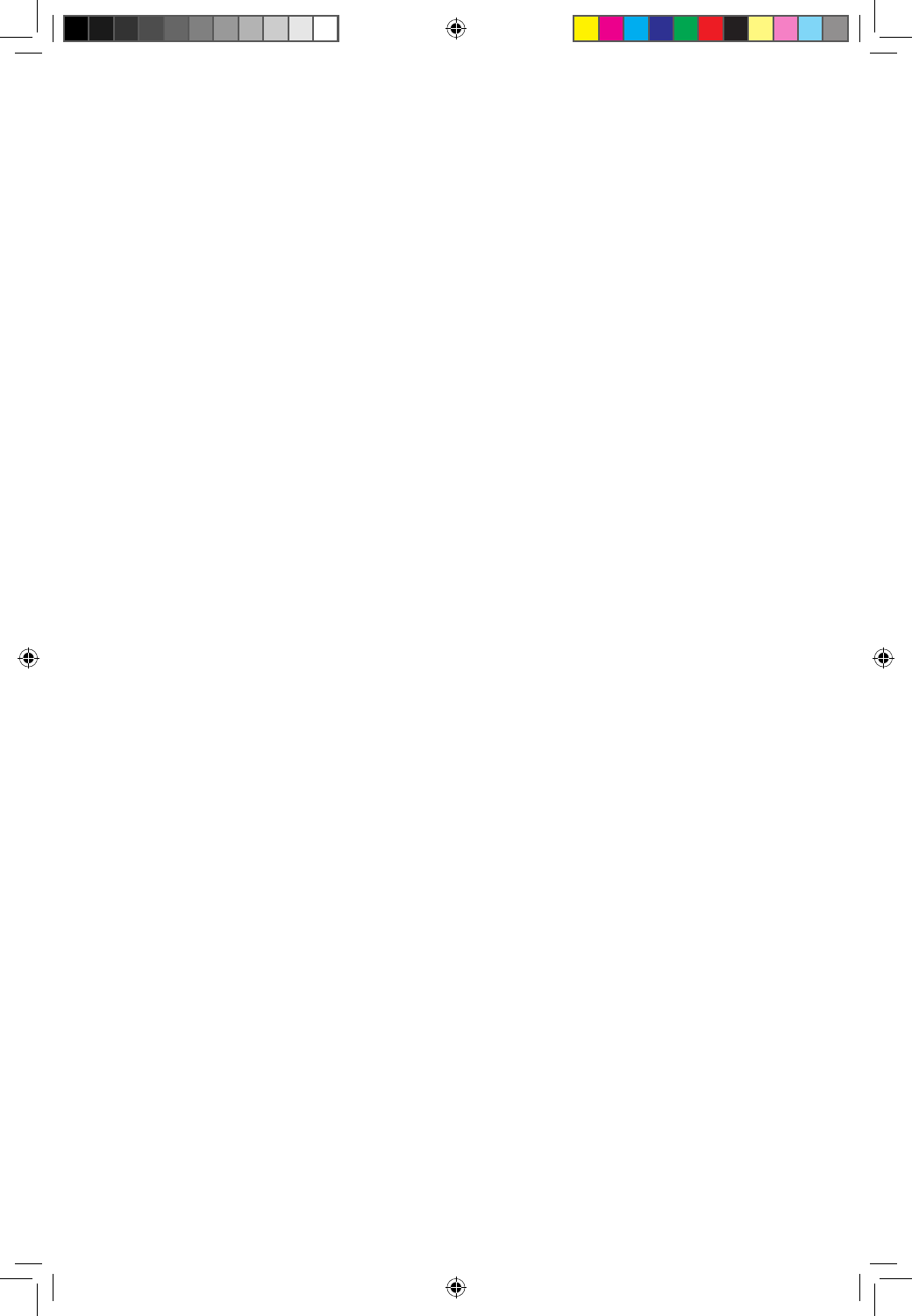# **I. Assessment of some key elements related to the drug problem based on research findings and lessons learned from United Nations Office on Drugs and Crime operational support to Member States**

## A. Drugs and other overarching global issues

#### **1. Drugs and health**

The use of narcotic drugs and psychotropic substances for non-medical or non-scientific purposes, as well as the related drug use disorders, produces multiple and often serious health consequences. In addition, it results in high costs to society in terms of social problems, impaired family and community cohesion and lost productivity. There are some 250 million people worldwide who use drugs, including occasional users. Among those, 27 million people suffer from drug use disorders, including 12 million people who inject drugs.

Globally, almost 200,000 individuals lose their life each year due to drug use disorders.1 People who regularly use drugs tend to die early and live with disabilities. The Global Burden of Diseases, Injuries and Risk Factors Study suggests that almost 18 million years are lost globally every year due to premature death or disability due to drug use disorders. The bulk of that total — more than 8 million years — can be linked to the use of opioids.2

Around 13.5 per cent of people who inject drugs are infected with HIV, a far higher proportion than among the general population (0.8 per cent). The incidence of hepatitis C among people who inject drugs exceeds 50 per cent<sup>3</sup>,4 — again, a higher proportion than among the general population (around 3 per cent). Greater vulnerability among people who inject drugs is also seen for hepatitis B and tuberculosis. However,

<sup>1</sup>   For 2013, UNODC estimated the number at 187,000 people (*World Drug Report 2015* (United Nations publication, Sales No. E.15.XI.6)).

<sup>&</sup>lt;sup>2</sup> L. Dagenhardt and others, Global burden of disease attributable to illicit drug use and dependence: findings from the Global Burden of Disease Study 2010, *The Lancet*, vol. 382, No. 9904 (9-15 November 2013), pp. 1564-1574.

<sup>3</sup>   *World Drug Report 2015*.

<sup>4</sup>   E.CN.7/2016/4.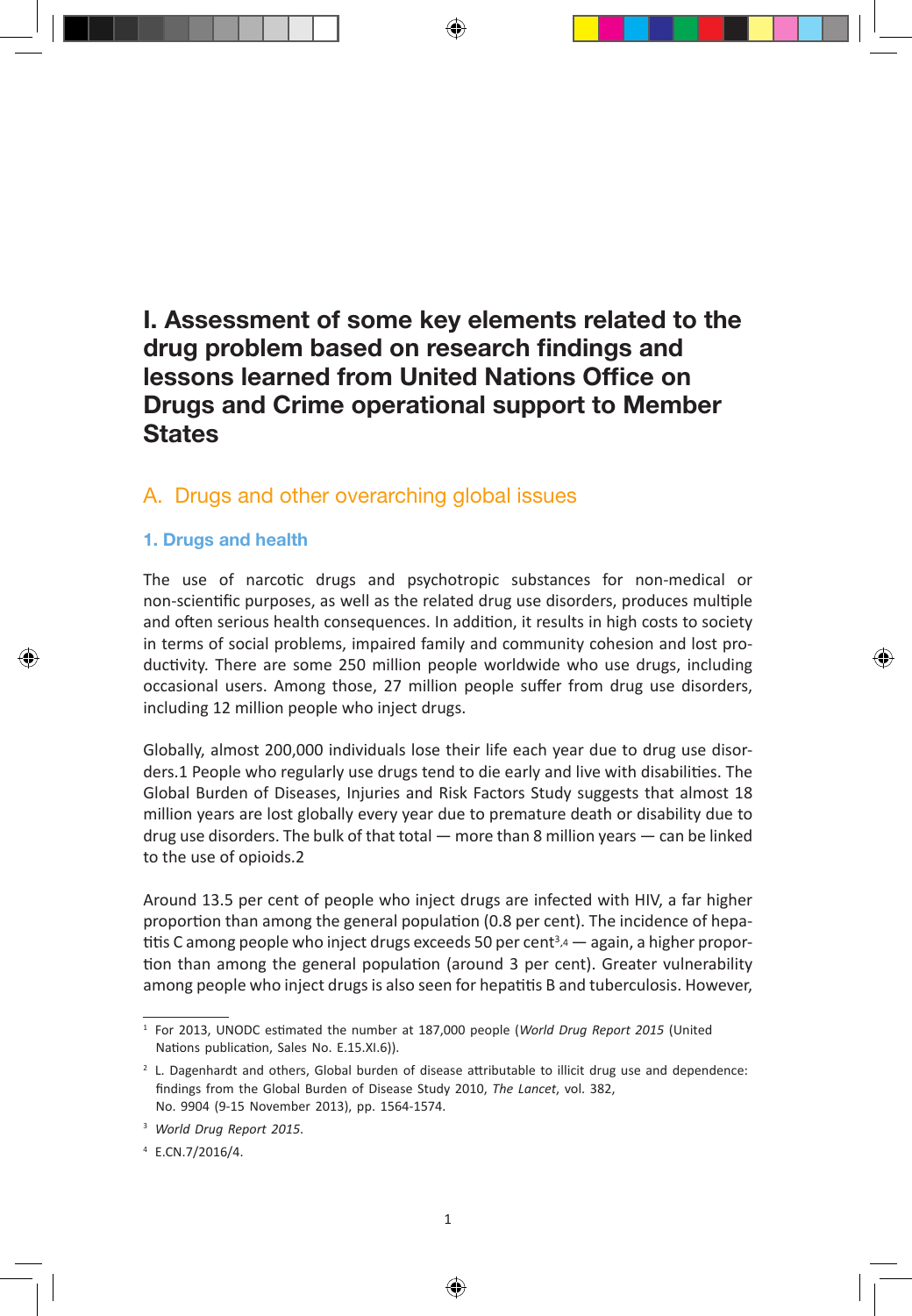evidence-based programmes continue to have very low levels of coverage in many regions of the world,<sup>5</sup> and their implementation is underfunded.<sup>6</sup>

Drug use and drug use disorders are primarily public health concerns that require a public health response. Prevention is central to the international drug control conventions to avoid or delay the initiation of drug use and the potential transition to drug use disorders. Once developed, drug use disorders become complex, multifaceted and relapsing chronic conditions requiring ongoing treatment, care, rehabilitation and social reintegration. At the global level, significant gaps remain in the delivery of prevention, treatment and rehabilitation services. About a third of countries that have a national demand reduction strategy reported that such strategies remained unfunded.7

Access to pain medication is another important link between drugs and health. In the international drug control conventions, States parties have recognized that the availability of internationally controlled narcotic drugs and psychotropic substances for medical and scientific purposes is indispensable and that their availability to relieve pain and suffering should not be unduly restricted. Yet 5.5 billion people, three quarters of the world's population, have little or no access to medicines containing narcotic drugs and have inadequate access to treatment for moderate to severe pain.<sup>8</sup> The World Health Organization (WHO) estimates that each year, 5.5 million terminal cancer patients and 1 million end-stage HIV/AIDS patients, as well as many other people with chronic, non-malignant pain suffer untreated or undertreated moderate to severe pain. While some controlled substances play an important role in the management of pain, the strategies in place in some countries to prevent abuse, misuse and diversion may sometimes affect the availability of these substances.

#### **2. Drugs, terrorism and violent extremism**

Illicit drug cultivation, production and trafficking may become an important source of income for extremist and insurgent groups and terrorist organizations; they may do so by actively engaging in or facilitating the illicit activity or by extracting a monetary premium in return for tolerating such activities. In Afghanistan, where the Taliban are known to benefit from the various stages of the supply chain, the total value of the illicit opiate economy was 2.8 billion dollars in 2014. It is estimated that the Taliban have profited by almost 200 million dollars per year from the opiate supply chain.<sup>9</sup>

<sup>5</sup>   David P. Wilson and others, "The cost-effectiveness of harm reduction", *International Journal of Drug Policy*, vol. 26, Suppl. No. 1 (2015), pp. S5-S11.

<sup>6</sup>   UNAIDS Programme Coordinating Board, "Halving HIV transmission among people who inject drugs: background note", UNAIDS/PCB (35)/14.27, 25 November 2014.

<sup>7</sup>   E/CN.7/2016/6.

<sup>8</sup>   *Report of the International Narcotics Control Board for 2015* (E/INCB/2015/1).

<sup>9</sup>   An updated estimate based on the data published in *The Global Afghan Opium Trade: A Threat Assessment* (United Nations publication, Sales No. E.11.XI.11).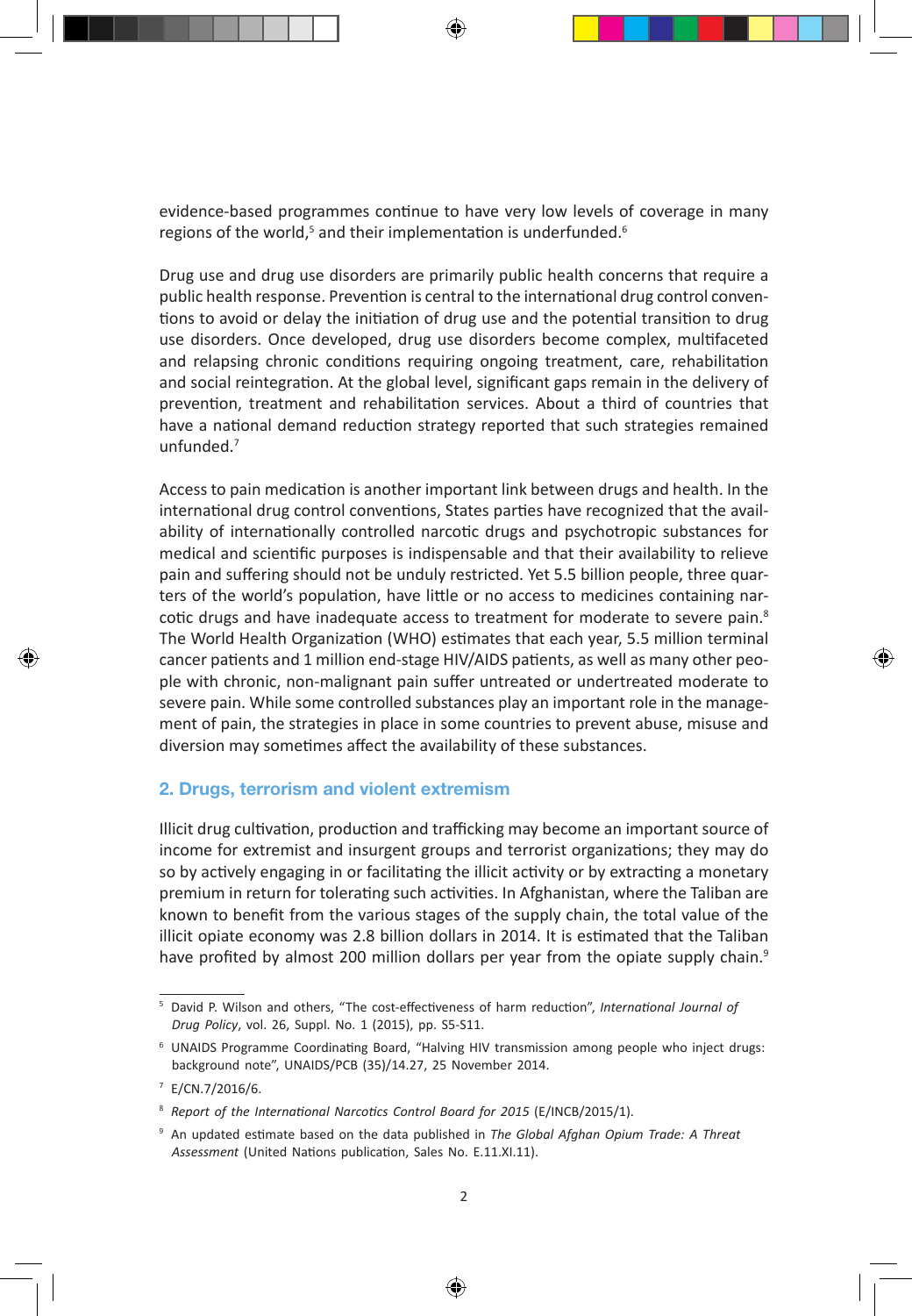The latest data related to 2015 show that the great majority of farmers in the east and west of the country continue to pay 10 per cent of their opium income to extremist groups.10

In recent years, West Africa has become a significant transit point for cocaine trafficking to Europe. As of 2010, the flow of cocaine through West Africa was estimated to represent about 10 per cent of the consumption in Europe, corresponding to a value of 1.25 billion dollars at the wholesale level<sup>11</sup> — of which an unknown proportion may have accrued to terrorist organizations. There are also accounts of armed groups and terrorist organizations, such as Al-Qaeda in the Islamic Maghreb, deriving criminal proceeds from trafficking through the Sahel.

The Middle East has long been affected by large-scale trafficking of Captagon (an amphetamine-type stimulant), with large quantities increasingly flowing from the Syrian Arab Republic to consumer markets in the Gulf. The presence of violent extremist groups operating in the Syrian Arab Republic and the associated instability and lack of rule of law has increased the vulnerability of that country to the manufacture of Captagon. Some of those groups, such as the Islamic State in Iraq and the Levant (ISIL), are now believed to facilitate the smuggling of chemical precursors for the manufacture of Captagon, with some accounts suggesting that they also benefit from trafficking in that product.

#### **3. Drugs and violence**

In numerous instances, drug production and trafficking can be linked to high levels of violence. In some cases, violence can be an enabler of drug trafficking. For example, high levels of violence can contribute to insecurity and the weakening of the rule of law and State structures, thereby facilitating illicit activity such as illicit drug cultivation and manufacture. In other cases, drug trafficking contributes to increasing levels of violence. That can happen directly, for example, when trafficking organizations battle over potential business or against the State, or indirectly, for example, when the use of trafficked drugs may lead to violence by users. Small-scale drug trafficking can also create a feeling of insecurity in affected communities.

Several countries in Latin America have experienced high levels of violence that are linked to the activities of drug trafficking organizations. Some countries of Central America, South America and the Caribbean that are affected by drug trafficking register some of the highest proportions of homicides attributable to the activities of organized crime groups or gangs. Drug trafficking has also taken its toll in some countries in West Africa, contributing to corruption, a breakdown in governance and political instability.

<sup>&</sup>lt;sup>10</sup> UNODC and Ministry of Counter Narcotics of Afghanistan, Afghanistan Opium Survey 2014: Socio*economic Analysis* (March 2015).

<sup>11</sup> UNODC, *Transnational Organized Crime in West Africa: A Threat Assessment* (Vienna, 2013).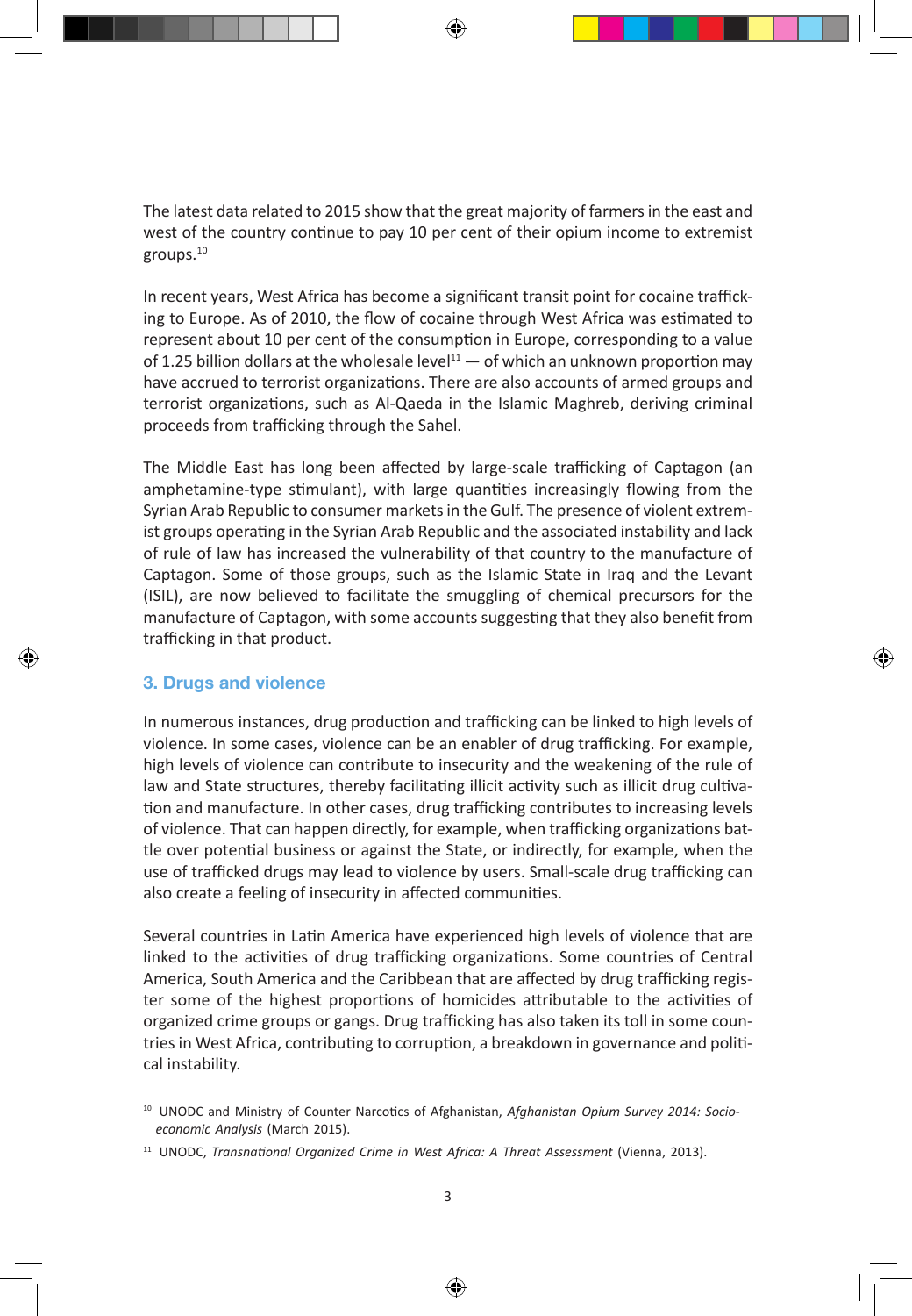Nevertheless, violence is not a certain consequence of drug trafficking, as demonstrated by the very different levels of violence registered worldwide in key transit or manufacturing countries. Even in the context of a so-called "truce", criminality continues to be a negative factor. It is indeed the strength, as well as the perceived strength, of the rule of law and related institutions that determines the level and impact of drug trafficking in affected communities. External stressors such as drug trafficking take advantage of institutional gaps, even in resilient and economically strong countries. The effects of stress caused by violence might have very different costs for society, development and institutions, depending on the response that Governments can and are willing to offer.

#### **4. Drugs and sustainable development**

The global drug phenomenon is intertwined with a vast array of social and economic issues that exert pressure on development while at the same time being driven or influenced by development levels. The response to this phenomenon, at the international, regional, national and community levels itself generates further interplay with the broader social context and introduces additional complexity to this dynamic.

Drugs have significant negative consequences for social development, including premature death, impaired quality of life, loss of productivity and unemployment. Drug trafficking also undermines sustainable development by contributing to insecurity, violence and corruption and eroding the rule of law.

In turn, development can play a role in the evolution of the drug problem. For example, poverty can be associated with drugs, at the level of both drug crop cultivation and drug use. Unemployment, inequality, social deprivation and lack of alternative livelihoods, to name but a few issues, can all be viewed as deficiencies in development that feed aspects of the drug problem. The impact of drug use also has different implications in countries with fewer resources where budgets stretched in the face of multiple health issues do not allow for access to adequate care. But there is no straight negative correlation between drugs and development. While the production of plant-based drugs has tended to be concentrated in communities with low levels of development, the same cannot be said for the manufacture of synthetic substances. Developed countries also tend to account for a disproportionate share of drug use but fare better in ensuring the availability of controlled drugs for medical purposes.

Just as development and the drug phenomenon may interact in complex ways, the two streams of intervention — promoting development and countering the drug problem — may either be mutually reinforcing or work at cross purposes. Many drug policy interventions result directly or indirectly in the increased economic and social resilience of their target recipients. But drug control and development policies can inadvertently hinder each other if the linkages between drugs and development are not properly considered in the design and implementation of such policies.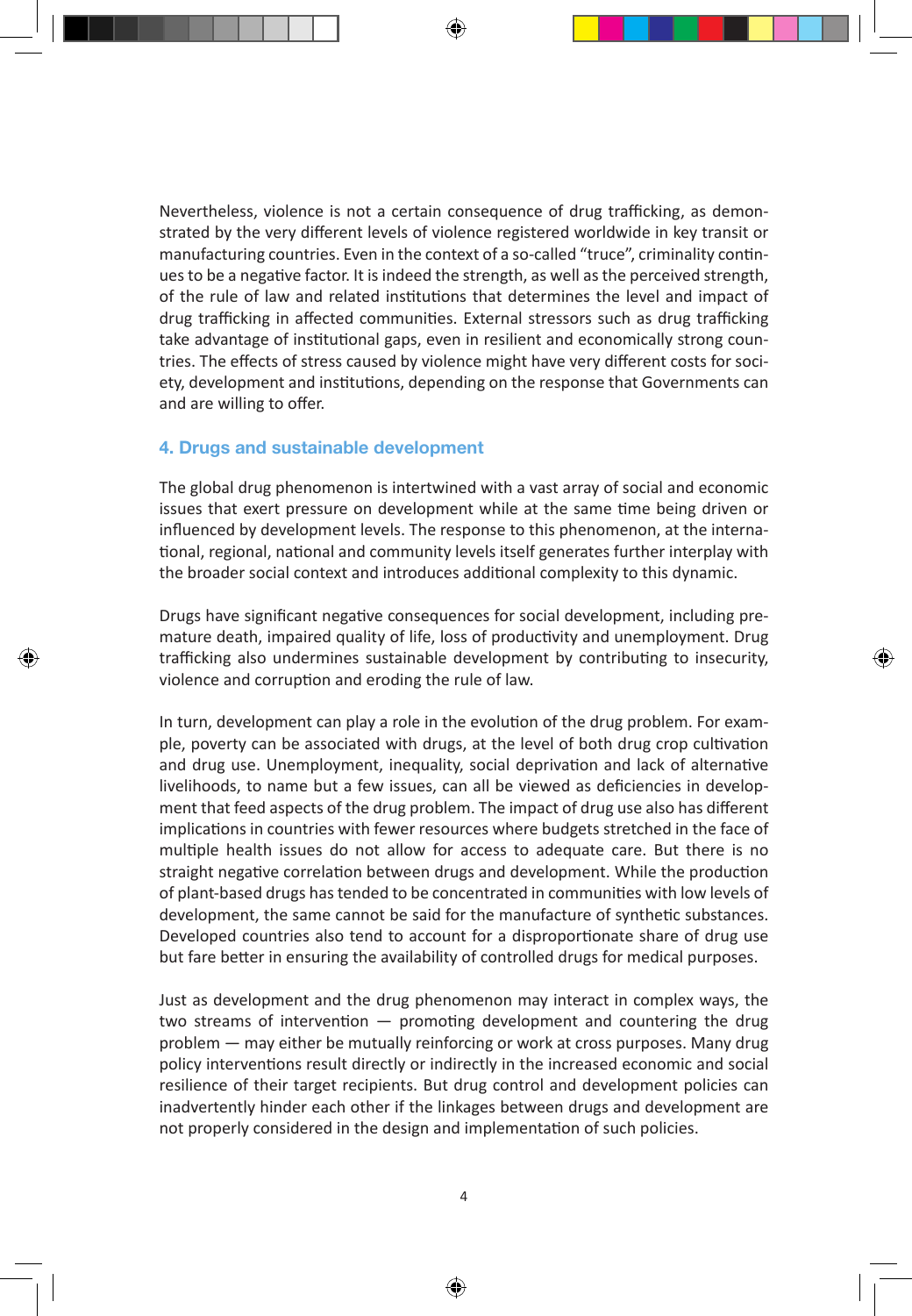While interventions to curb drug supply or demand need to ensure positive development outcomes, development efforts need to be sensitive to the vulnerabilities of specific persons, communities and countries to the drug problem. In particular, rural development policies should integrate proper consideration of the drivers of illicit crop cultivation, where relevant. The new 2030 Agenda for Sustainable Development provides the basis for this by linking social and economic development to governance and the rule of law.

#### **5. Drugs and human rights**

Human rights are an important element in formulating an effective response to the world drug problem. The international community has stressed on several occasions that, in order to be effective and sustainable, efforts to address the world drug problem need to be in line with the requirements of the international human rights instruments.<sup>12</sup>

An overall concern of the drug control conventions is the "health and welfare of mankind."13 The right to the highest attainable standard of health is a human right recognized in the International Covenant on Economic, Social and Cultural Rights<sup>14</sup> and the Convention on the Rights of the Child.<sup>15</sup> Access to essential medicines, equal opportunity for everyone to enjoy the highest attainable level of health and the right to prevention and treatment of diseases are some of the main entitlements contained in the right to health.<sup>16</sup> Under the drug control conventions, States parties have recognized that the availability of internationally controlled narcotic drugs and psychotropic substances for medical and scientific purposes is indispensable and that their availability to relieve pain and suffering should not be unduly restricted.<sup>17</sup>

The international drug control conventions have given the flexibility to provide people who possess, purchase or cultivate drugs for personal consumption, or in other situations considered minor in nature, measures of treatment, education, aftercare,

<sup>&</sup>lt;sup>12</sup> For example, the Commission on Narcotic Drugs, in its resolution 51/12, reaffirmed the importance of countering the world drug problem in a multilateral setting with full respect for all human rights and fundamental freedoms.

<sup>&</sup>lt;sup>13</sup> See the preamble of the 1961 Convention as amended by the 1972 Protocol and the preamble of the 1971 Convention.

<sup>&</sup>lt;sup>14</sup> General Assembly resolution 2200 A (XXI), annex, article 12.

<sup>15</sup> United Nations, *Treaty Series*, vol. 1577, No. 27531, article 24.

<sup>16</sup> See general comment No. 14 (2000) on the right to the highest attainable standard of health, adopted by the Committee on Economic, Social and Cultural Rights (E/C.12/2004/4), and the Office of the United Nations High Commissioner for Human Rights, *Fact Sheet No. 31*, Human Rights Fact Sheet Series (Geneva, June 2008).

<sup>&</sup>lt;sup>17</sup> See the preamble of the 1961 Convention on Narcotic Drugs as amended by the 1972 Protocol; the preamble of the 1971 Convention; article 4, paragraph (c), of the 1961 Convention on Narcotic Drugs as amended by the 1972 Protocol; and article 5, paragraph 2, of the 1971 Convention.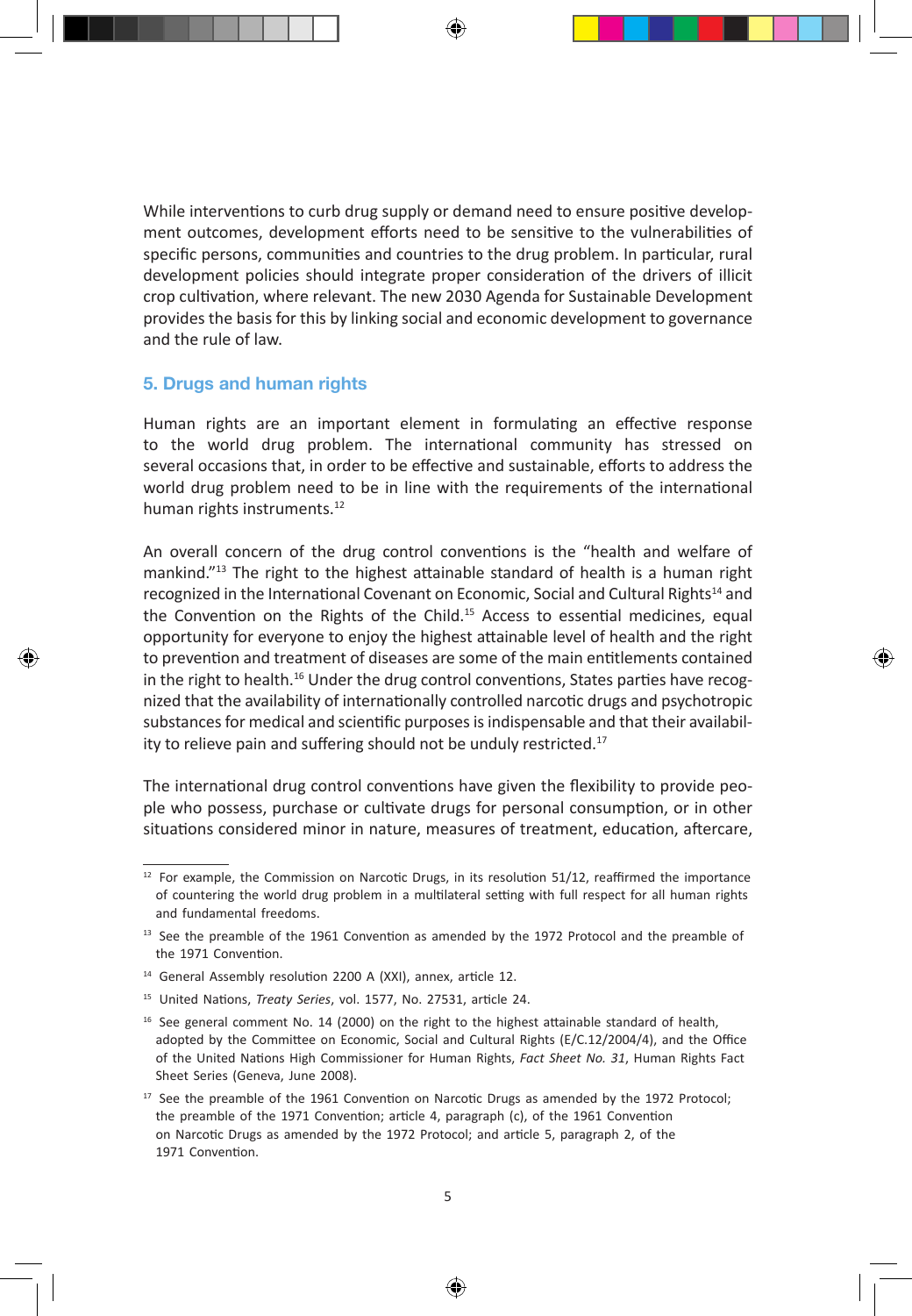rehabilitation and social reintegration, either as an alternative to conviction or punishment or in addition to conviction or punishment, taking into account the gravity of the offence.<sup>18</sup> Also, States parties are required to take measures to prevent drug abuse and provide for the early identification, treatment, education, aftercare, rehabilitation and social reintegration of persons who abuse drugs.<sup>19</sup> Regard for human rights standards also requires special attention to the protection of children from drug use and the prevention of the use of children in the illicit production and trafficking of such substances.<sup>20</sup>

International human rights law protects the inherent right to life.<sup>21</sup> Although the death penalty is not generally prohibited under international law, it is regarded as an extreme exception to the inherent right to life, which as such, must be interpreted in the most restrictive manner.<sup>22</sup> The International Covenant on Civil and Political Rights provides that "in countries which have not abolished the death penalty, sentence of death may be imposed only for the most serious crimes."<sup>23</sup> The meaning of the "most serious crimes" has been elaborated in the safeguards guaranteeing the protection of the rights of those facing the death penalty, $24$  which provide that the scope of "most serious crimes" should not go beyond intentional crimes with lethal or extremely grave consequences. The imposition of the death penalty for drug offences is not part of sanctions foreseen under the international drug control conventions.25 In fact,

<sup>&</sup>lt;sup>18</sup> See preamble of the 1961 Convention as amended by the 1972 Protocol; the preamble of the 1971 Convention; article 4, subparagraph (c), of the 1961 Convention as amended by the 1972 Protocol; and article 5, paragraph (2) of the 1971 Convention.

<sup>&</sup>lt;sup>19</sup> Article 38 of the 1961 Convention as amended by the 1972 Protocol and article 20 of the 1971 Convention.

<sup>20</sup> Article 33 of the Convention on the Rights of the Child.

 $21$  Article 3 of the Universal Declaration of Human Rights; article 6, paragraph 1, of the International Covenant on Civil and Political Rights. See also the preamble to the Second Optional Protocol to the International Covenant on Civil and Political Rights, aiming at the abolition of the death penalty, and article 1 of the same instrument.

 $22$  Article 6, paragraph 2, of the International Covenant on Civil and Political Rights limits the imposition of the death penalty, for countries that retain it, to most serious crimes, in accordance with applicable law when the offence was committed. See also article 2 of the Second Optional Protocol to the International Covenant on Civil and Political Rights, which prohibits reservations to be made to the Protocol, except for those that provide for the application of the death penalty in time of war pursuant to a conviction for a most serious crime of a military nature committed during wartime.

 $23$  Article 6, paragraph 2, of the International Covenant on Civil and Political Rights. States parties to the Covenant having become parties to its Second Optional Protocol have committed themselves to abolishing the death penalty within their jurisdiction.

<sup>&</sup>lt;sup>24</sup> Economic and Social Council resolution 1984/50, annex.

 $25$  See article 36, paragraph 1 (a), of the 1961 Convention as amended by the 1972 Protocol; article 22, paragraph 1 (a), of the 1971 Convention; and article 4 (a) of the 1988 Convention. See also the Commentary on the United Nations Convention against Illicit Traffic in Narcotic Drugs and Psychotropic Substances of 1988 (United Nations publication, Sales No. E.98.XI.5), paras. 3.102-3.105.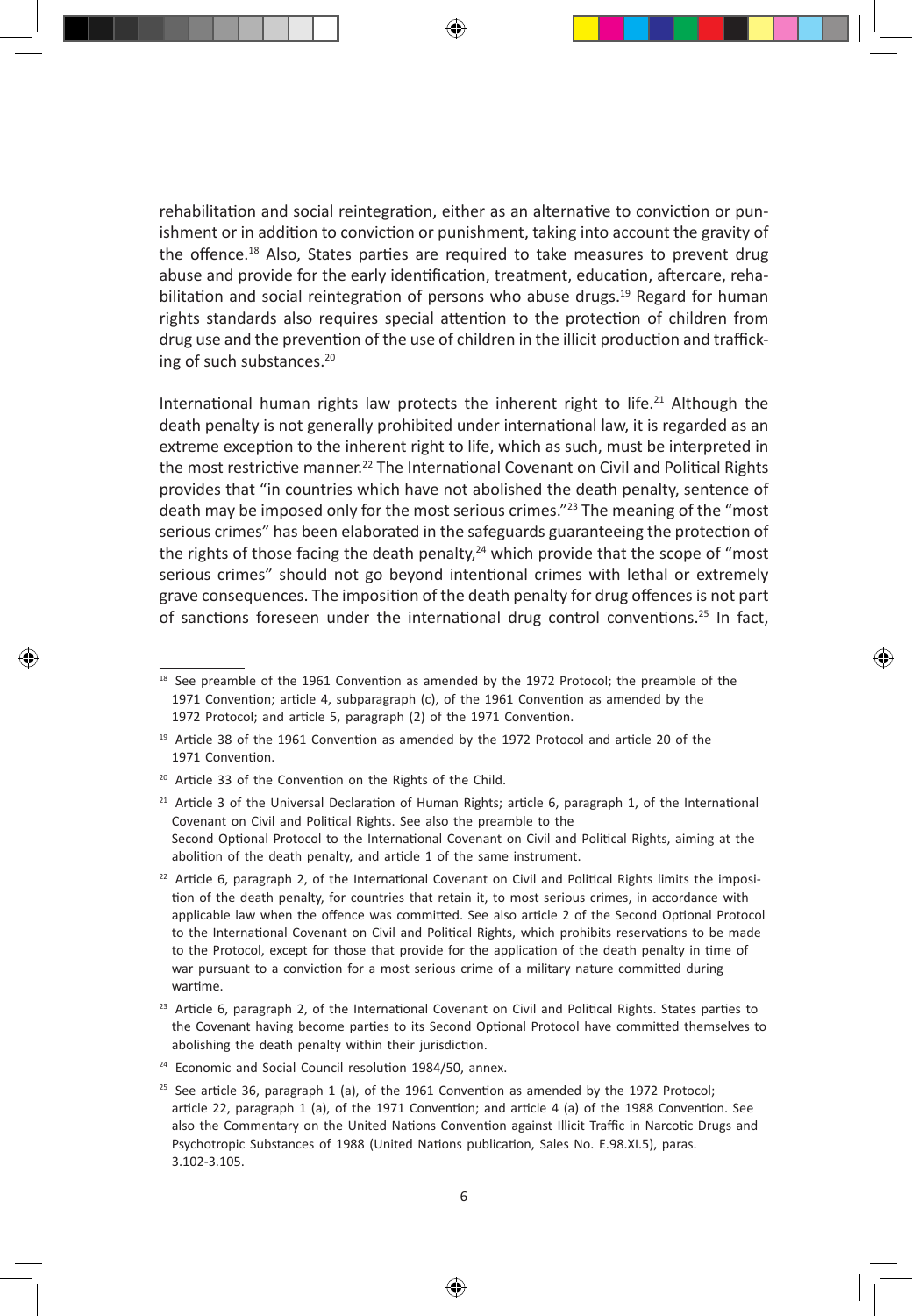there is no compelling evidence that the death penalty directly contributes to addressing crime, including the drug problem. However, its use may sometimes adversely affect international cooperation, particularly with regard to extradition.<sup>26</sup>

The right to security is another important right to be respected in the implementation of effective drug control measures. This right requires that State authorities act in compliance with the rule of law and international norms and standards concerning, inter alia, the use of force, the protection of victims and the treatment of offenders. The right to security also implies safety from crime and violence and a corresponding duty of State authorities to prevent and suppress drug trafficking and other related organized criminal activities that specifically threaten individual citizens.

#### **6. Drugs and transnational organized crime**

Organized criminal groups have different structures. While they may operate through rigid hierarchical organizations or through networks of small, agile groups, they all typically function by means of corruption, the control of territory and the imposition of their criminal codes of behaviour. Transnational organized criminal groups are profit-driven and are engaged in all manner of illicit enterprises which can produce substantial revenue: drug trafficking, prostitution, gambling, smuggling of migrants, trafficking in persons, firearm trafficking and the sale of other goods and services prohibited in lawful society. While imposing their territorial dominance, these groups pose several threats to societies, including violence or the threat of violence, the erosion of the rule of law and the undermining of social and economic development.

Organized criminal groups are very versatile: they typically control a number of illicit businesses in addition to drug trafficking and can quickly adapt to new market trends and changing risks. As occurs in all other illicit domains, organized criminal groups manage drug markets by adapting to find the path of least resistance and the greatest profit in delivering drugs to consumer markets. This implies that any focused action to hinder drug trafficking, when effective, may lead organized crime to change strategies to mitigate risk by, for example, exploring new routes, locations and methods, marketing new types of substances, targeting new consumer markets or moving to new illicit activities.

Given that, it is rather simplistic to assume that removing the illicit drug trade resolves the problem of transnational organized crime. Most of the profits of criminal organizations are made by bypassing regulatory systems (related, for example, to drugs, migration, protection of species, mining, waste management, intellectual property) and liberalizing one of those systems would only shift the focus of organized crime to other systems. In addition, the liberalization of drug markets would still require some

<sup>&</sup>lt;sup>26</sup> See the report of the Secretary-General on capital punishment and implementation of the safeguards guaranteeing protection of the rights of those facing the death penalty (E/2015/49 and Corr.1), para. 57.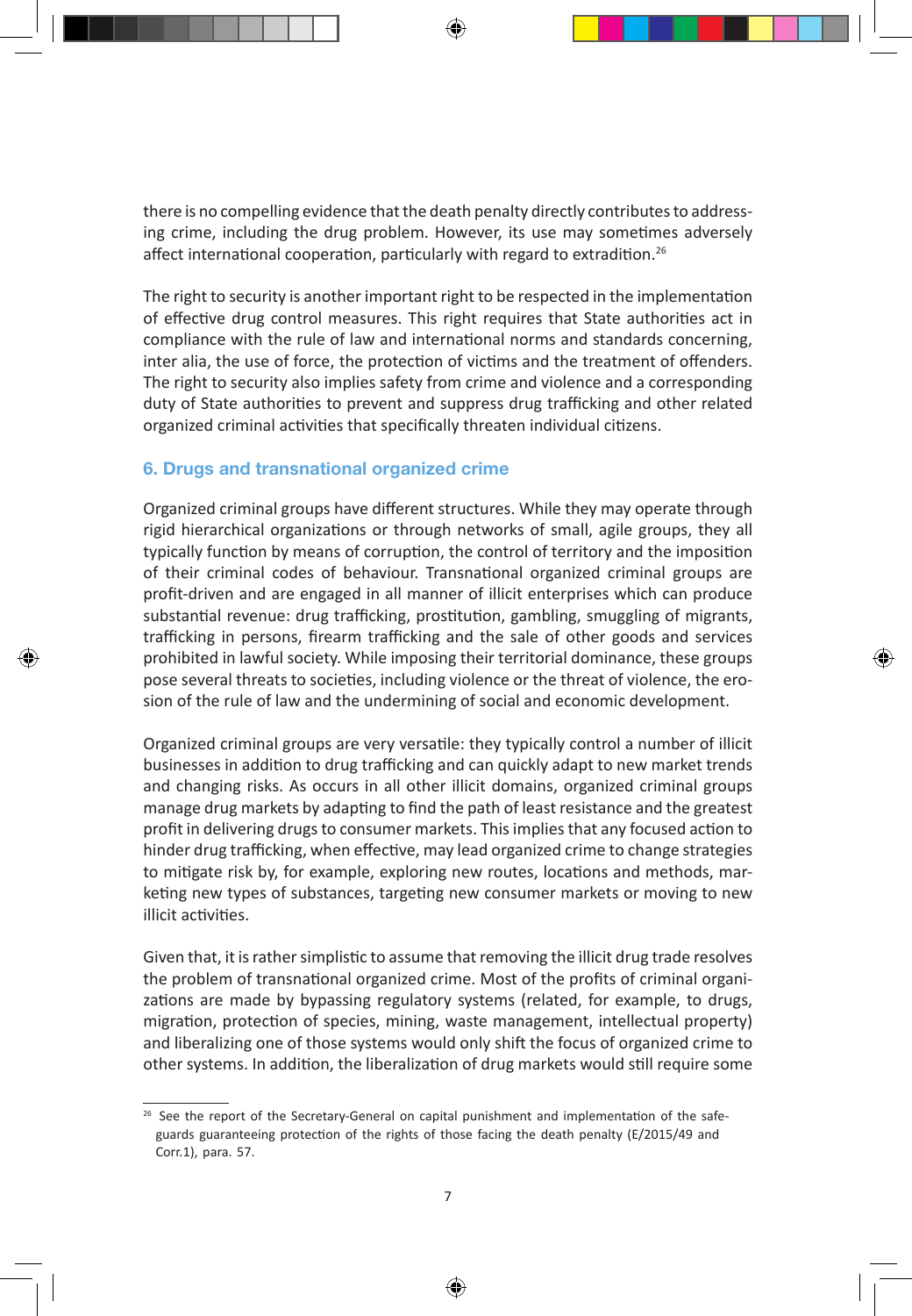limitations, for example, relating to taxes and age of accessibility, and criminal organizations would still find economic opportunities in circumventing them. Addressing transnational organized crime requires more effective and substantial long-term investment in individuals and communities that need to find alternative social and economic solutions supported by legitimate and transparent institutions and robust rule of law.

#### **7. Drugs and corruption**

The United Nations Convention against Corruption recognizes that corruption is one of the greatest threats to governance and thus also to security and stability. In the context of the global drug problem, the link between corruption and drugs is recognized in the United Nations Convention against Illicit Traffic in Narcotic Drugs and Psychotropic Substances of 1988 and the 2009 Political Declaration and Plan of Action on International Cooperation towards an Integrated and Balanced Strategy to Counter the World Drug Problem.

Widespread corruption undermines the effectiveness of the criminal justice system in confronting the profitable criminal activity associated with drug trafficking and production, including related crimes of violence, money-laundering and extortion. At the same time, transparent, effective and accountable public institutions and the integrity of public service providers are essential to the successful reduction of drug demand, including prevention, treatment and rehabilitation of persons who use drugs.

Countries affected by widespread corruption are highly vulnerable to illicit drug production and trafficking. While corruption is an enabler of large-scale illicit drug production and drug trafficking, these phenomena also tend to further fuel corruption, thus creating a vicious circle. Subsequently, corruption and the drug problem need to be tackled simultaneously.

#### **8. Drugs and the environment**

Several aspects of the illicit drug supply chain have an impact on the natural environment, particularly where drugs are illicitly cultivated and manufactured. Illicit cultivation of drugs often contributes to deforestation. It also involves the excessive use of herbicides and pesticides. Coca bush cultivation has been detected in protected areas in all three producing countries in the tropical Andes — the world's most biologically diverse area. The spatial distribution of illicit coca cultivation has great potential to affect biodiversity, much of it irreplaceable, as the species populations are small and already threatened.

The illicit manufacture of drugs, particularly in ecologically sensitive areas, can be damaging to the environment. Clandestine laboratories often require significant amounts of toxic chemicals for the manufacture of their products. The unused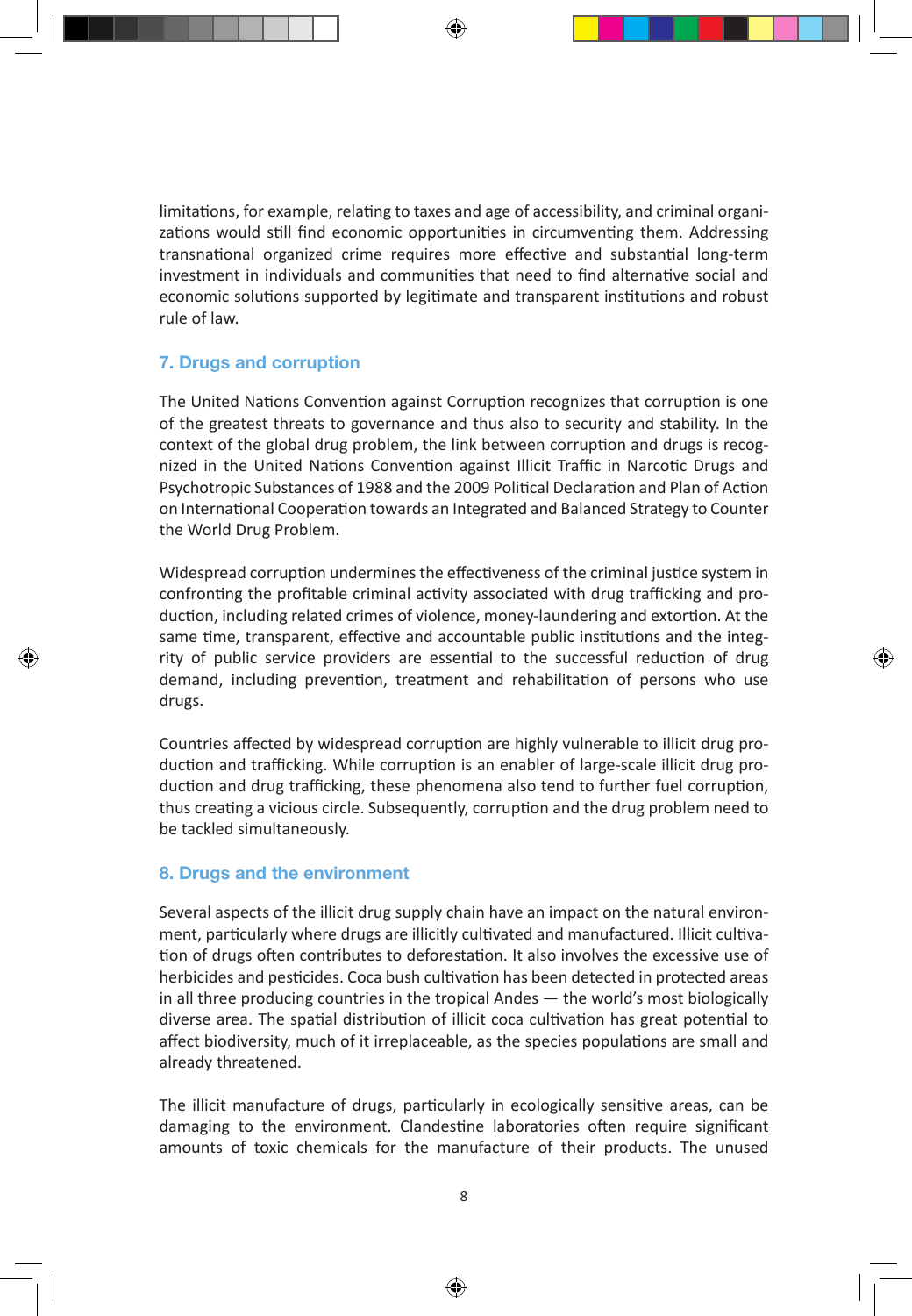chemicals, as well as the by-products, often find their way into forests and rivers, polluting all their surroundings.

Environmental concerns also arise in connection with the efforts to reduce the illicit supply of drugs. For example, the disposal of chemicals found in dismantled illicit laboratories often poses a challenge, and environmentally responsible methods are required to prevent a negative impact on the environment.

#### **9. Drugs and gender**

Men are three times more likely than women to use illicit drugs such as cannabis, cocaine or amphetamines, but women are more vulnerable than men to the misuse of prescription drugs.<sup>27</sup> The gender differences are far less pronounced among the younger generations.28 In a few industrialized countries, there are even marginally more girls than boys experimenting with drugs, although in most countries the proportion of young men using drugs is still significantly higher than the proportion among young women.<sup>29</sup> The proportion of females who inject drugs tends to be rather small at the global level. However, data suggest that in a number of countries, the spread of HIV among women who inject drugs is even greater than among men who inject drugs. $30 \text{ In addition to the risks arising from sharing contaminated needles, }$ unprotected sex further increases the risk of HIV transmission.

The gender difference among drug traffickers is greater than among drug users. According to data reported by Member States to the United Nations Office on Drugs and Crime (UNODC), almost 90 per cent of drug traffickers arrested worldwide in the period 2010-2014 were male. Nonetheless, there are indications that a number of trafficking groups make explicit use of vulnerable women as drug couriers to smuggle drugs across borders for small sums of money or to perform low-level, high-risk tasks. These women are usually minor players and often become involved in drug trafficking as a result of manipulation, coercion, poverty or their own drug addiction. $31$ 

In many countries, women who are imprisoned for drug offences make up a large

<sup>27</sup> *World Drug Report 2015*.

<sup>28</sup> B. Hibell and others, *The 2011 ESPAD Report: Substance Use among Students in 36 European Countries* (Stockholm, Swedish Council for Information on Alcohol and Other Drugs, 2012; and United States, Department of Health and Human Services, Substance Abuse and Mental Health Services Administration, Center for Behavioral Health Statistics and Quality, *Results from the National Household Survey on Drug Use and Health: Detailed Tables* (Rockville, Maryland, 2015).

<sup>29</sup> *The 2011 ESPAD Report* and *Results from the National Household Survey on Drug Use and Health: Detailed Tables*.

<sup>30</sup> *World Drug Report 2015*.

<sup>31</sup> *Handbook on Women and Imprisonment*, Criminal Justice Handbook Series (United Nations publication, Sales No. E.14.IV.3), p. 114.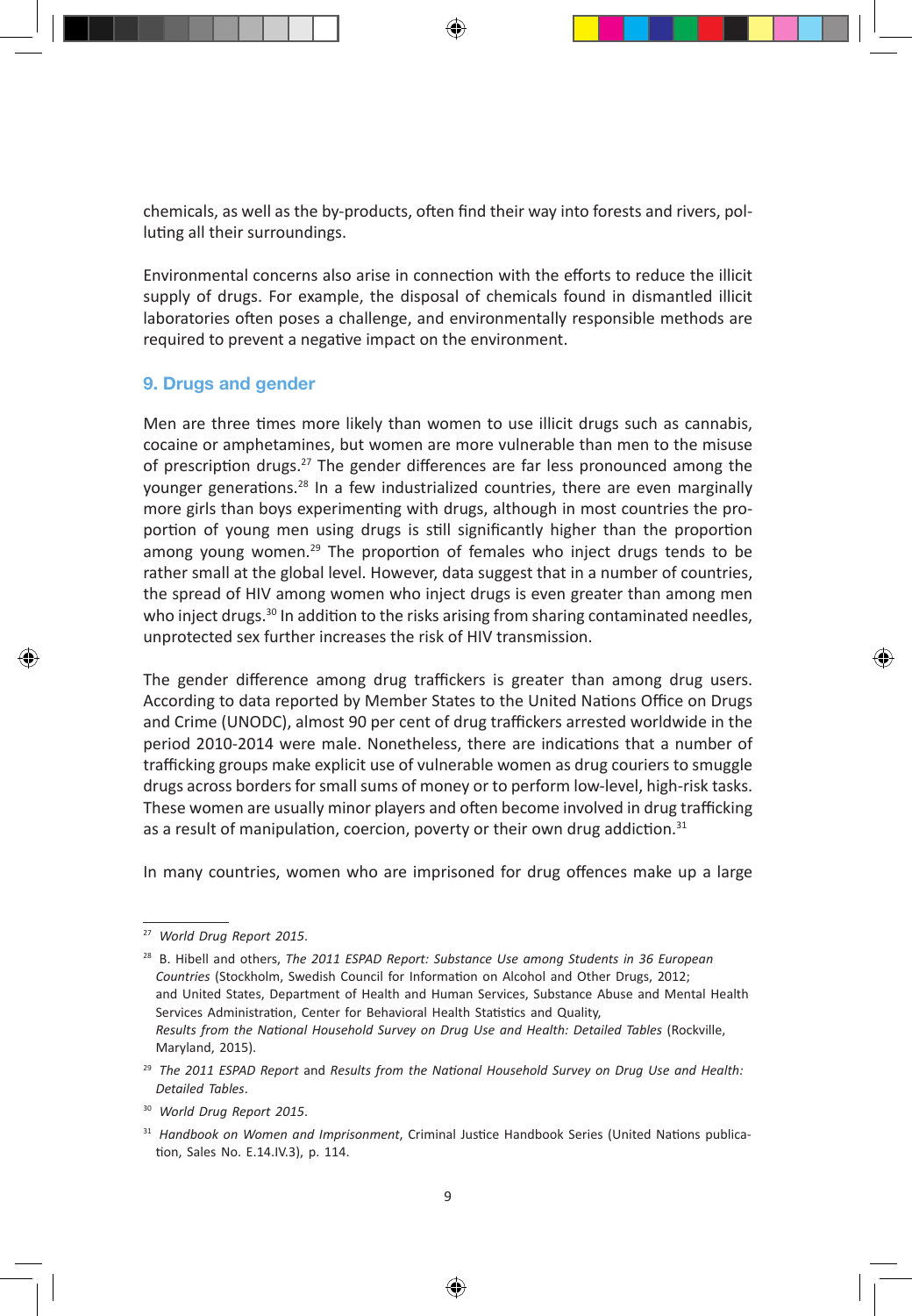proportion of the female prison population. $32$  Female offenders and prisoners, especially those with drug use disorders, face particular hardship because in many instances, criminal justice systems are not yet equipped to handle the special needs of women. Women affected by drug use disorders are more vulnerable and more stigmatized than men. They suffer from co-occurring mental health disorders to a greater extent than do men and are more likely to have been victims of violence and abuse, but they are far less likely than men to access treatment.<sup>33</sup> Women often develop a hidden form of addiction, in many cases with prescription drugs, and they may suffer loneliness, helplessness and hopelessness, in turn perpetuating the compulsive attitude. Unfortunately, research, guidelines and training programmes concerning people who use drugs largely remain male-focused or fail to address gender-related differences.

## B. Lessons learned from the implementation of effective interventions

#### **1. Prevention and treatment of drug use and HIV**

In the context of engaging with Governments and civil society to implement evidencebased prevention and treatment services, including for HIV, UNODC has learned a number of lessons.

The perspective of the poorest individuals is sometimes forgotten when discussing drug use. In low-income countries and in disadvantaged communities drug use has a different impact on individuals than "recreational", "sporadic" (non-frequent), and "well-controlled" (will-driven free choice) drug use in wealthy and protected communities. For many affected by social deprivation such as social exclusion, abuse, neglect and exploitation, drug use can be a mechanism to cope with psychological and physical pressure. Such populations also have greater vulnerability to transitioning from sporadic use to drug use dependence, particularly when they start using drugs at an early age.

Effective drug prevention can provide children and youth with the skills and opportunities to develop safe and healthy behaviour in their families, schools and communities. Prevention resources are more effective if directed towards evidence-based and quality prevention programmes and policies, rather than towards isolated and spontaneous efforts.

The use of any psychoactive drug other than for medical purposes can have negative health consequences. Medicines are meant to improve the health status of individuals but can be detrimental to health if misused. Drugs controlled under the

<sup>32</sup> Ibid., p. 116.

<sup>33</sup> *World Drug Report 2015*.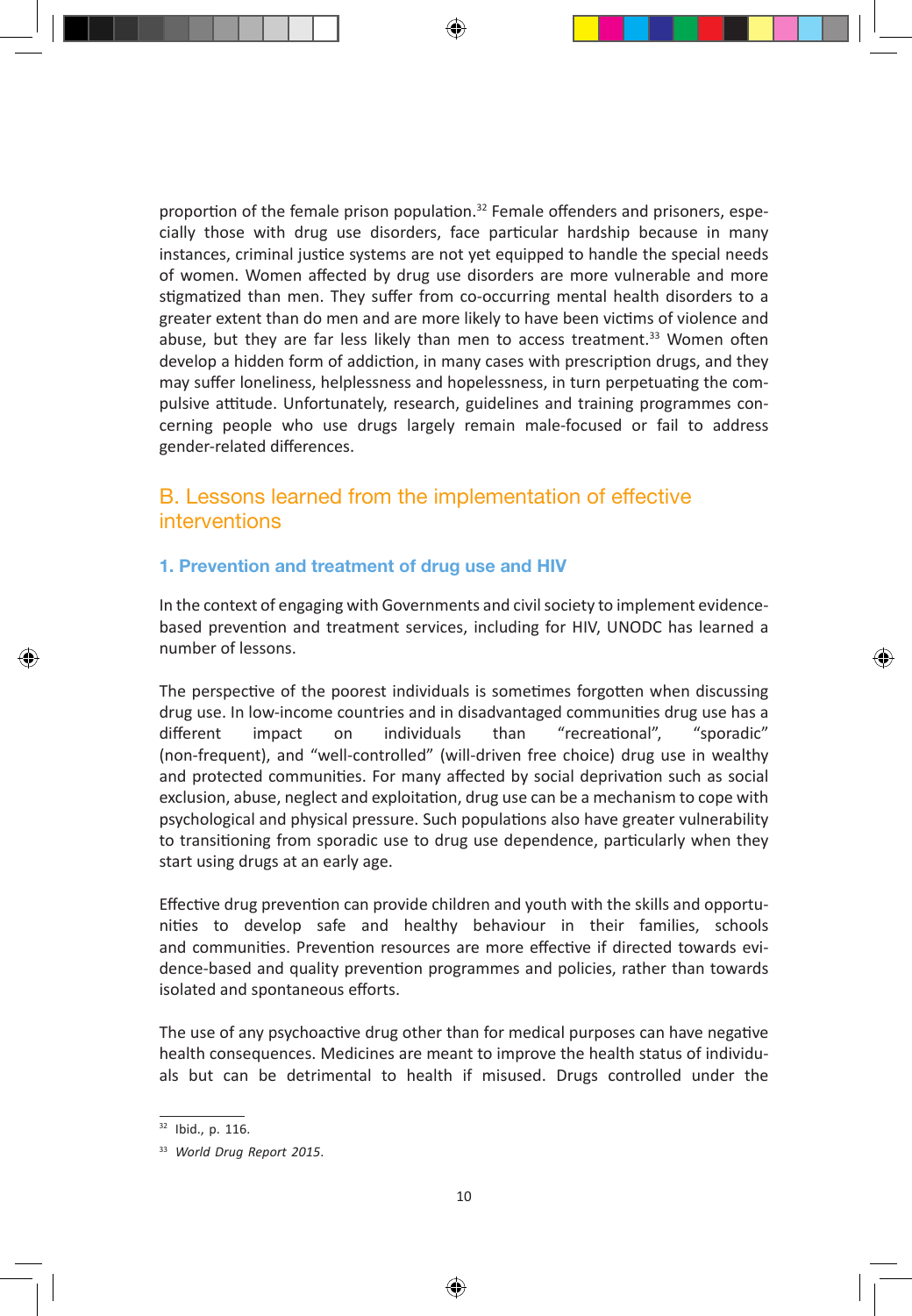international drug control conventions are no different. For these reasons, access to psychoactive substances is in general controlled in all societies, not only in relation to the international drug conventions but also in connection with national regulatory systems for medications. Genetic differences in the way the physical systems of individuals react to drugs, in terms of both desired and adverse effects, show that a drug that appears to be harmless for one individual could be harmful for another.

Drug use disorders are health issues that are related to social conditions, and they require an evidence-informed health-centred response, complemented with social responses, including preventing or delaying the initiation of drug use and addressing drug use disorders with treatment, care, rehabilitation and social reintegration. Criminal justice measures often do not facilitate access to life-saving prevention and treatment services, including for overdose, HIV and hepatitis C. Services for persons with substance use disorders are effective only when they are voluntary, easily accessible, appealing and mainstreamed in the network of the community-based healthcare system.

Laws, policies and practices that are grounded in promoting the concept of health have increased access to life-saving prevention and treatment services, including naloxone for overdose management, needles and syringes programmes, opioid substitution therapy, voluntary HIV testing and antiretroviral therapy.

It is important to promote the right to health of people who use drugs in order to eliminate discrimination in health-care, criminal justice, employment and social protection settings. The meaningful engagement of civil society and community-based organizations plays a critical role in reaching people in need and in implementing effective services at all stages, including planning, implementation and evaluation.

#### **2. Supply reduction**

Fighting drug trafficking and organized crime, which are in a continuous state of flux, requires effective responses. In its efforts to support Member States, UNODC has noted that some approaches can bring measureable results in achieving versatility in supply reduction efforts and in addressing drug trafficking in general.

The use of criminal intelligence and effective national capacity to collect, analyse and share criminal intelligence remains critical to addressing drug trafficking. In addition, the prioritization of dismantling and prosecuting individual criminal organizations remains far more effective than focusing on individual drug seizures. A cohesive and coordinated response of criminal justice institutions is equally important. It is only when seizures, investigations and prosecutions can all be linked that court actions are successful and the work of rule of law, social support and health agencies can provide a cohesive response.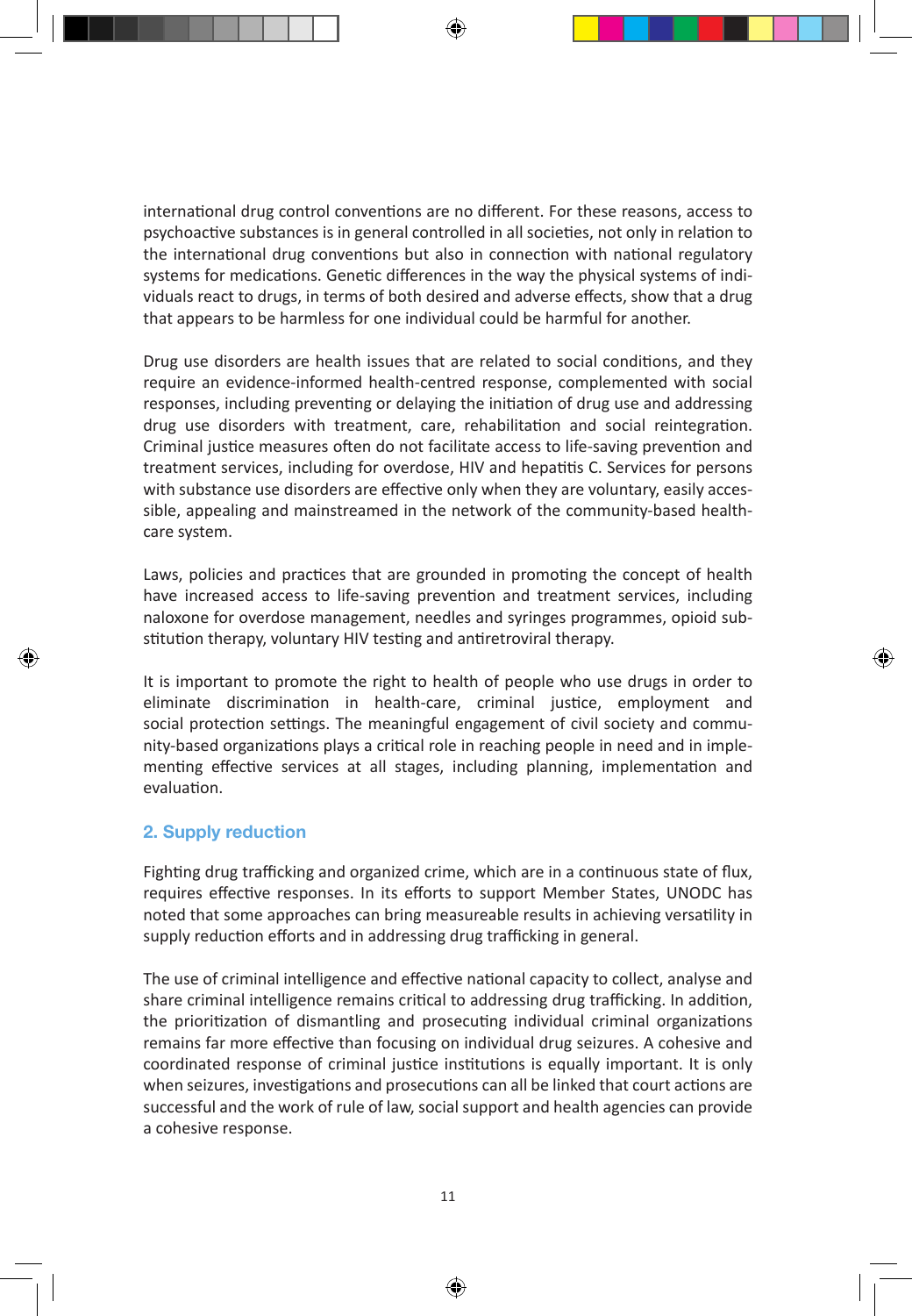Strengthening and establishing regional and interregional coordination platforms is useful to initiate and coordinate actions against organized criminal networks, undertake coordinated prosecutions in multiple countries and address money-laundering and the proceeds of crime. This includes developing joint training platforms to strengthen parity in law enforcement expertise and capacity to facilitate joint operations; and building trust and facilitating the sharing of information and intelligence among law enforcement and prosecuting/judicial authorities through joint training and operational exercises and coordination of regional efforts. The UNODC interregional approach and "network of networks" initiative has provided a new paradigm for the regional and international cooperation architecture. Through peer-to-peer interaction, this platform has built trust and enhanced communication and information-sharing not only among countries but also among regions.

The Commission on Narcotic Drugs and its subsidiary bodies remain an essential platform where countries discuss forms of international cooperation, considering all aspects of the drug problem. International partnerships involving different regional and international organizations, including but not limited to UNODC, the World Customs Organization, the International Criminal Police Organization (INTERPOL), the European Police Office and the Economic Community of West African States, help provide coordinated and specialized assistance to Member States. More synergies are achieved by "networking" those organizations and platforms created to increase cooperation and provide specialized assistance.

Given that profit is the driving force for organized criminal groups, stemming financial flows from drug trafficking, including anti-money-laundering activities and asset recovery, is a resource-efficient and cost-effective type of intervention that can reduce the availability of drugs. While offering a full spectrum of tools to combat moneylaundering and illicit financial flows, ranging from legislative frameworks, the exchange of information, the development of capacity for financial investigations and financial disruption methodology, UNODC has learned the importance of national coordinating mechanisms and the availability of up-to-date technologies.

#### **3. Alternative development**

Alternative development is a globally recognized international drug control strategy that can be successful only if there is long-term investment, a strong political commitment and a broad development perspective. There has often been a misconception about the effectiveness of alternative development. Many projects have been limited in geographic scope and been financed on a short-term basis, thus affecting their sustainability. The measurement of a project's impact has too often given insufficient attention to socioeconomic indicators. Nevertheless, as demonstrated by the research presented in the *World Drug Report 2015* and by the accumulated experience, there are certain elements that ensure success.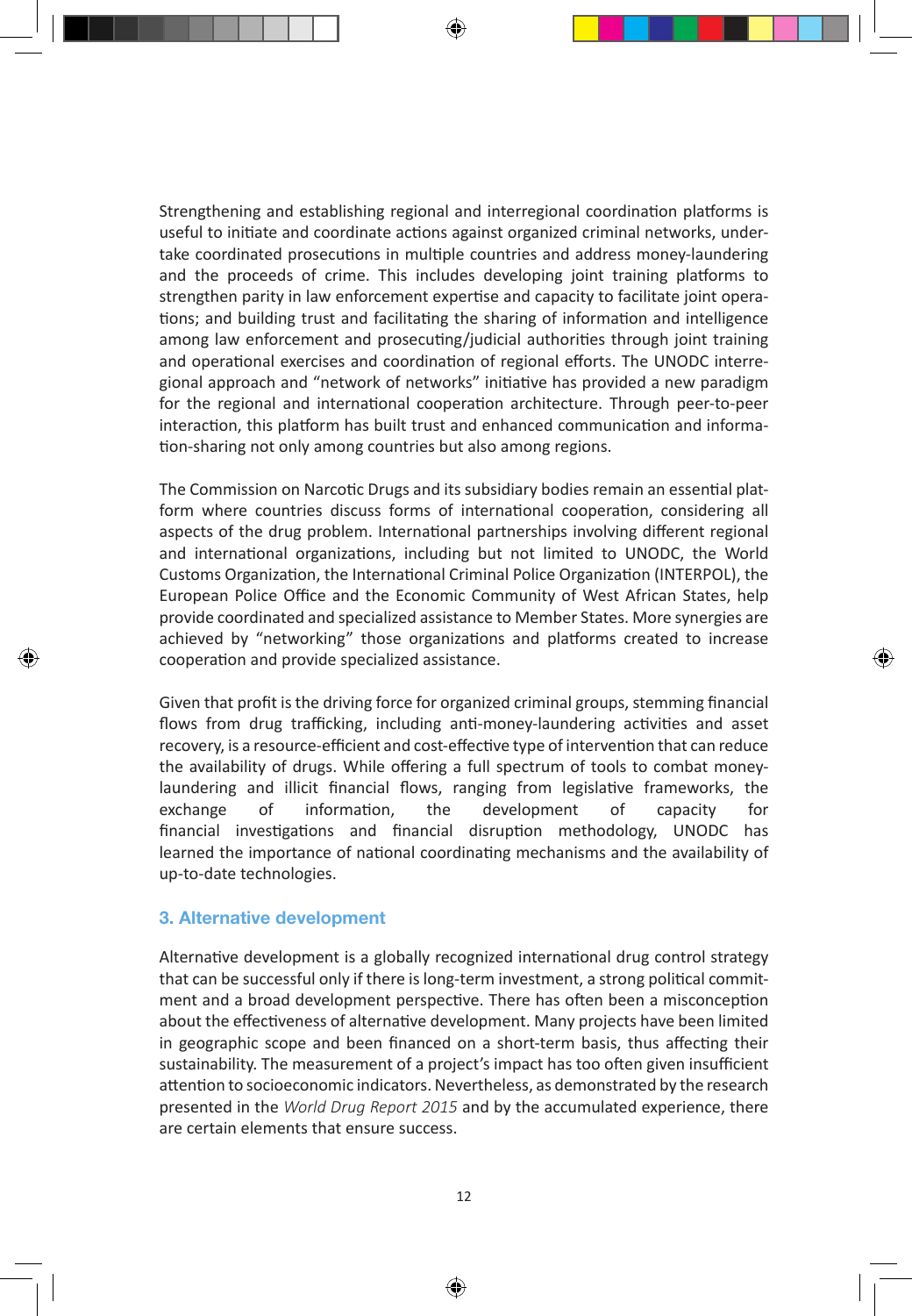Alternative development programmes are effective when they are mainstreamed into broader national development programmes and when they have the necessary physical infrastructure and support for access to markets. Land use rights and land titling have proved to be determinant factors in reducing the vulnerability of farmers to undertaking the illicit cultivation of drug crops, and they are sine qua non conditions for sustainable alternative development programmes.

Alternative development is best integrated with other supply reduction strategies (eradication and associated law enforcement activities) when it is properly sequenced to give farmers ample time to adapt to development programmes. Such integration establishes and maintains trust between rural communities affected by illicit cultivation and the State, an important element for sustainable success.

Alternative development programmes have gone far beyond food security and limited poverty reduction strategies. Long-term socioeconomic and institutional changes that generate broader development have become standard strategies. The full participation of beneficiaries has proved to be crucial in achieving this objective.

To be effective, alternative development programmes need to consider cultural specificities and the prevailing economic conditions of the target communities to ensure ownership and sustainability.

The sustainability of alternative development programmes requires the rational use of natural resources and measures to ensure that interventions do not negatively impact on either wildlife and forest resources or on agronomic characteristics. Some alternative development programmes have gone beyond targeting social and economic development and have been expanded to consider environmental sustainability. Such contributions to environmental conservation, which alternative development programmes benefit from, include improving soil quality, preventing deforestation and forest degradation, and incorporating integrated pest management practices to improve yields and the quality of licit agricultural crops.

#### **4. Forensics**

Forensic science continues to be a significant nexus between science and the law and is an important element of effective criminal justice systems. It plays a key part in upholding the rights of the individual by providing unambiguous evidence to exonerate the innocent and prove guilt. In the area of drug control, forensic science fosters increased understanding of drug markets, enriches trend analyses and ultimately supports the development of evidence-based policies.

The tangible impact of forensic analysis is visible in the insight it gives into emerging threats such as the phenomenon of new psychoactive substances and the use of alternative precursors or pre-precursors to circumvent an otherwise effective control regime. The evidence-based approach to effective prevention and treatment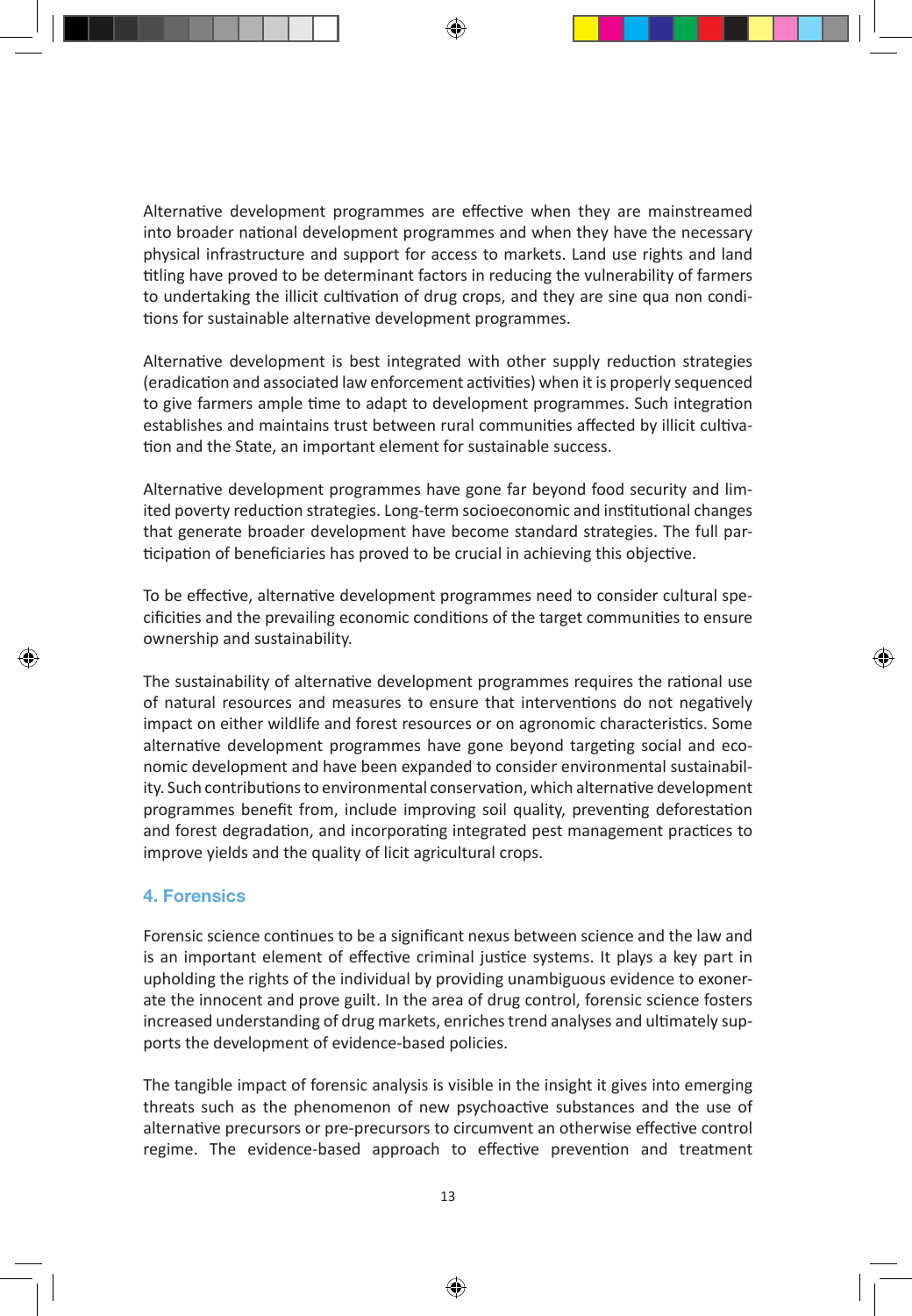responses has been enhanced through forensic toxicology analysis, particularly the early identification of emerging harmful substances of abuse. As anticipated in the 2009 Political Declaration and Plan of Action, forensic science has improved our understanding of drug markets, particularly those of amphetamine-type stimulants, and our preparedness to anticipate and address emerging developments such as new/alternative ways of manufacture of controlled substances.

Despite the significant progress made, most countries still lack access to quality forensic science services in their efforts against drugs. Promoting the implementation of forensic best practices, and encouraging and facilitating international cooperation through the establishment and maintenance of regional forensic science networks remain important elements for sustainable forensic science services.

#### **5. Criminal justice**

The international drug control conventions have ensured that illicit drug-related activities, such as the production, manufacture, sale, distribution, importation and exportation of drugs for non-medical non-scientific purposes, are established as criminal offences and made liable to punishment proportionate to their gravity. $34$  The 1988 Convention has added a strong emphasis on offences that enable and facilitate drug-related offences  $-$  the organization, management and financing of drug trafficking and the laundering of its proceeds — and has strengthened the mechanisms of international cooperation to address those serious offences.

At the same time, the drug control conventions expressly encourage the provision of alternatives to conviction or punishment for "appropriate cases of a minor nature". Examples of this approach are the diversion of minor cases from the criminal justice system through the exercise of police or prosecutorial discretion, and the imposition of non-custodial measures as an alternative to imprisonment. This is in line with the international drug control conventions and with the requirements of an effective and human rights-compliant penal policy.35

The excessive use of imprisonment for drug-related offences of a minor nature is indeed ineffective in reducing recidivism and overburdens criminal justice systems, preventing them from efficiently coping with more serious crime. The provision of evidence-based treatment and care services to drug-using offenders, as an alternative to incarceration, has been shown to substantially increase recovery and reduce

<sup>&</sup>lt;sup>34</sup> See article 36, paras. 1 and 2, of the 1961 Convention on Narcotic Drugs as amended by the 1972 Protocol; article 22, paras. 1 and 2, of the 1971 Convention; and article 3, paras. 1-7, of the 1988 Convention.

<sup>&</sup>lt;sup>35</sup> See article 36, para. 1 (a), of the 1961 Convention as amended by the 1972 Protocol; article 22, para. 1 (a), of the 1971 Convention; and article 4 (a) of the 1988 Convention.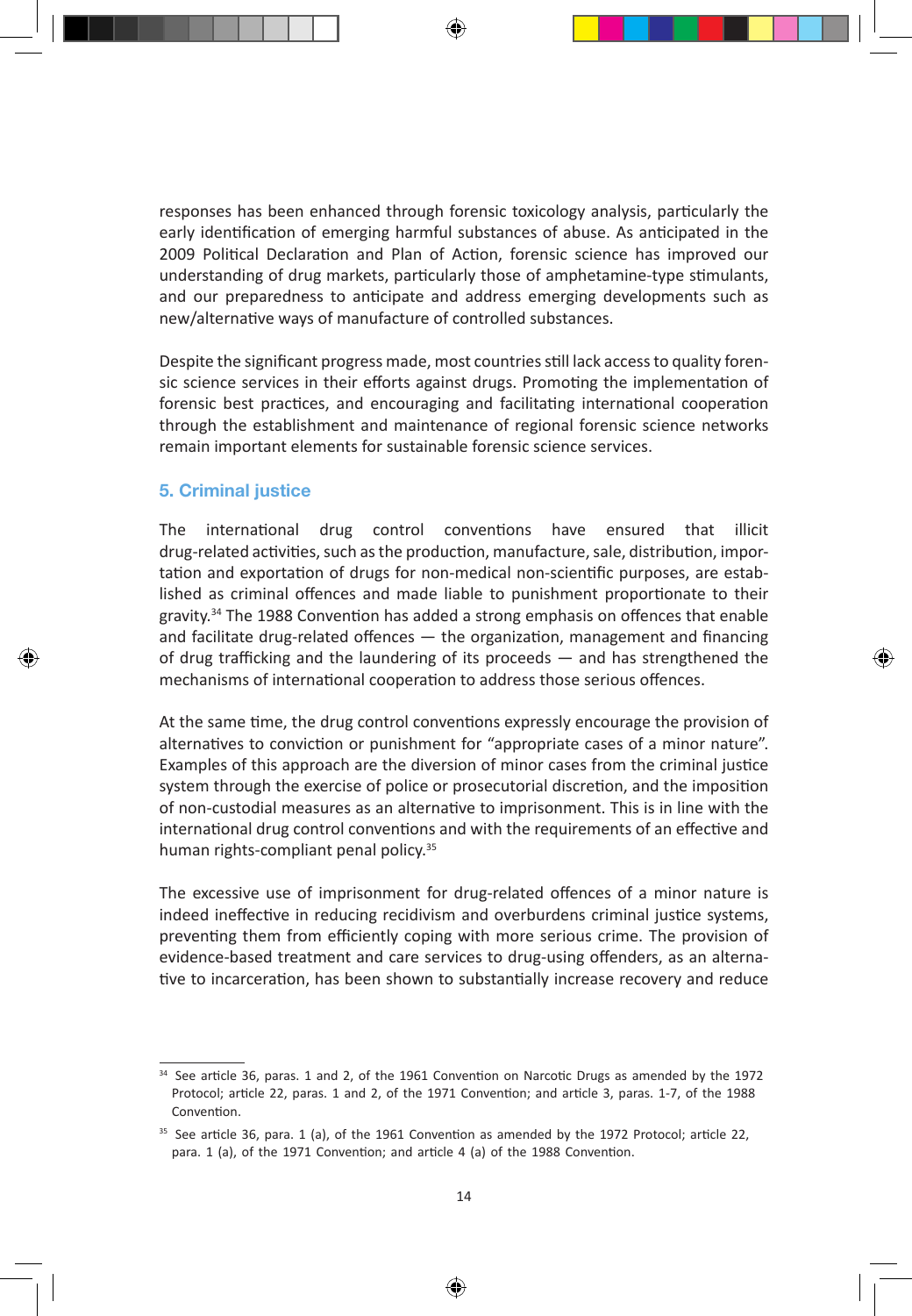recidivism. $36$  Even the most costly forms of alternative interventions (such as drug courts) are more cost-effective than imprisonment. Those approaches require effective coordination between the health and justice systems.<sup>37</sup> Overuse of imprisonment for minor drug-related cases may lead to overcrowding and to the infringement of the human rights of those imprisoned, and may exacerbate the transmission of HIV and other diseases among people who inject drugs.

Limited data are available on drug-related offences in different stages of criminal justice systems. Based on information provided to UNODC by 29 Governments, drug-related offences recorded by police, in particular offences related to possession for personal consumption as opposed to trafficking offences, have followed a broadly increasing trend in recent years, contrary to other kinds of conventional crime. The same information suggests that at the early stages of contact with the criminal justice system the number of possession-for-personal-consumption offences exceeds the number of trafficking offences but that the conviction rate for possession-for-personal-consumption offences tends to be lower than the rate for trafficking offences.

These factors contribute to determining the relative share of persons convicted of drug trafficking and drug possession for personal consumption offences in prison. On the basis of the limited data available, more than three quarters of all persons held in prison for drug offences have been convicted for drug trafficking and less than a quarter for drug possession for personal consumption.<sup>38</sup>

Another major concern is forcible drug dependence treatment and the confinement of people suspected of using or being dependent on drugs in compulsory detention and rehabilitation centres without due process of law.

Children with substance abuse disorders are of particular concern within the justice system. Frequently, they are exploited by gangs and organized criminal groups in the illicit drug market. In many countries, the majority of children who are in detention are either children affected by drug dependence or children who have committed drug offences. Common challenges are the overreliance on the deprivation of children's liberty and the insufficient application of drug treatment programmes or other

<sup>36</sup> See Commission on Narcotic Drugs, resolution 55/12. See also UNODC, *Introductory Handbook on the Prevention of Recidivism and the Social Reintegration of Offenders*, Criminal Justice Handbook Series (Vienna, 2012), p. 43.

<sup>&</sup>lt;sup>37</sup> The Commission on Narcotic Drugs dedicated its resolution 58/5 to supporting collaboration of health and justice authorities in pursuing alternative measures to conviction or punishment for appropriate drug-related offences of a minor nature.

<sup>&</sup>lt;sup>38</sup> Based on data submitted to UNODC from 29 countries.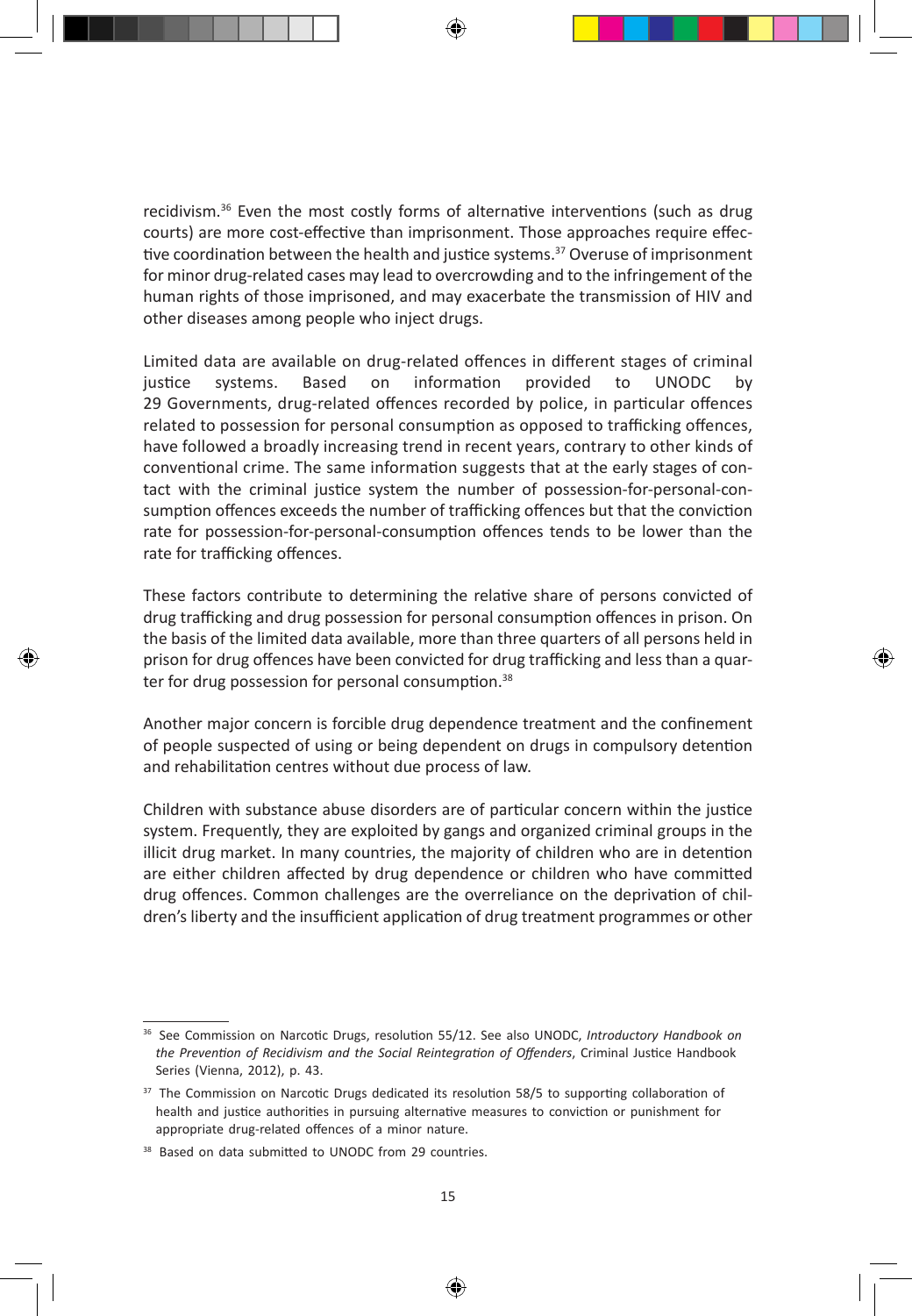alternatives to detention,<sup>39</sup> despite international obligations to use the deprivation of liberty only as a measure of last resort.<sup>40</sup>

# **II. Recommendations**

The spirit of the three international drug conventions  $-$  to protect the health and welfare of humankind — remains relevant today as the mobilizing goal of the international community. While countries may express different views on priorities or propound different strategies to implement the conventions, there remains a fundamental unifying recognition that international cooperation, together with a balanced and integrated approach, is an essential element of drug control. The following recommendations are meant to inspire practical steps that individual Member States and the international community can take to implement the drug conventions in a humane and effective way.

# A. The new global Sustainable Development Goals agenda

The multidimensional approach to development embraced by the Sustainable Development Goals calls for a multidimensional approach to the drug problem. Target 3.5 explicitly addresses the need to improve prevention and treatment of substance use disorders, and target 3.3 calls for ending the AIDS epidemic by 2030, including among people who inject drugs. Many other targets and goals are relevant to drug policy. The root causes of drug use, production and trafficking can be addressed only if factors related to security, governance and social-economic-environmental conditions are taken into consideration. In this context, the Sustainable Development Goals can give a new paradigm to guide the implementation of the drug conventions with the Sustainable Development Goals targets related, for example, to corruption (target 16.5), illicit financial flows and organized crime (target 16.4), violence (target 16.1), the rule of law (target 16.3) becoming an integral part of the efforts to combat drug trafficking and other targets related to public health (Goal 3), rural development (targets 2.3, 2.4 and 2.a), the environment (Goal 15), gender equality (Goal 5), reducing inequalities (Goal 10), employment (Goal 8) and industrial development (Goal 9) promoting conducive strategies to address drug use and drug production.

<sup>&</sup>lt;sup>39</sup> See the report of the independent expert for the United Nations study on violence against children (A/61/299), para. 61. See also the thematic report by the Special Representative of the Secretary-General on Violence against Children entitled *Promoting Restorative Justice for Children* (New York, 2013).

<sup>40</sup> Convention on the Rights of the Child, article 37. See also rules 1 and 2 of the United Nations Rules for the Protection of Juveniles Deprived of their Liberty (General Assembly resolution 45/113, annex).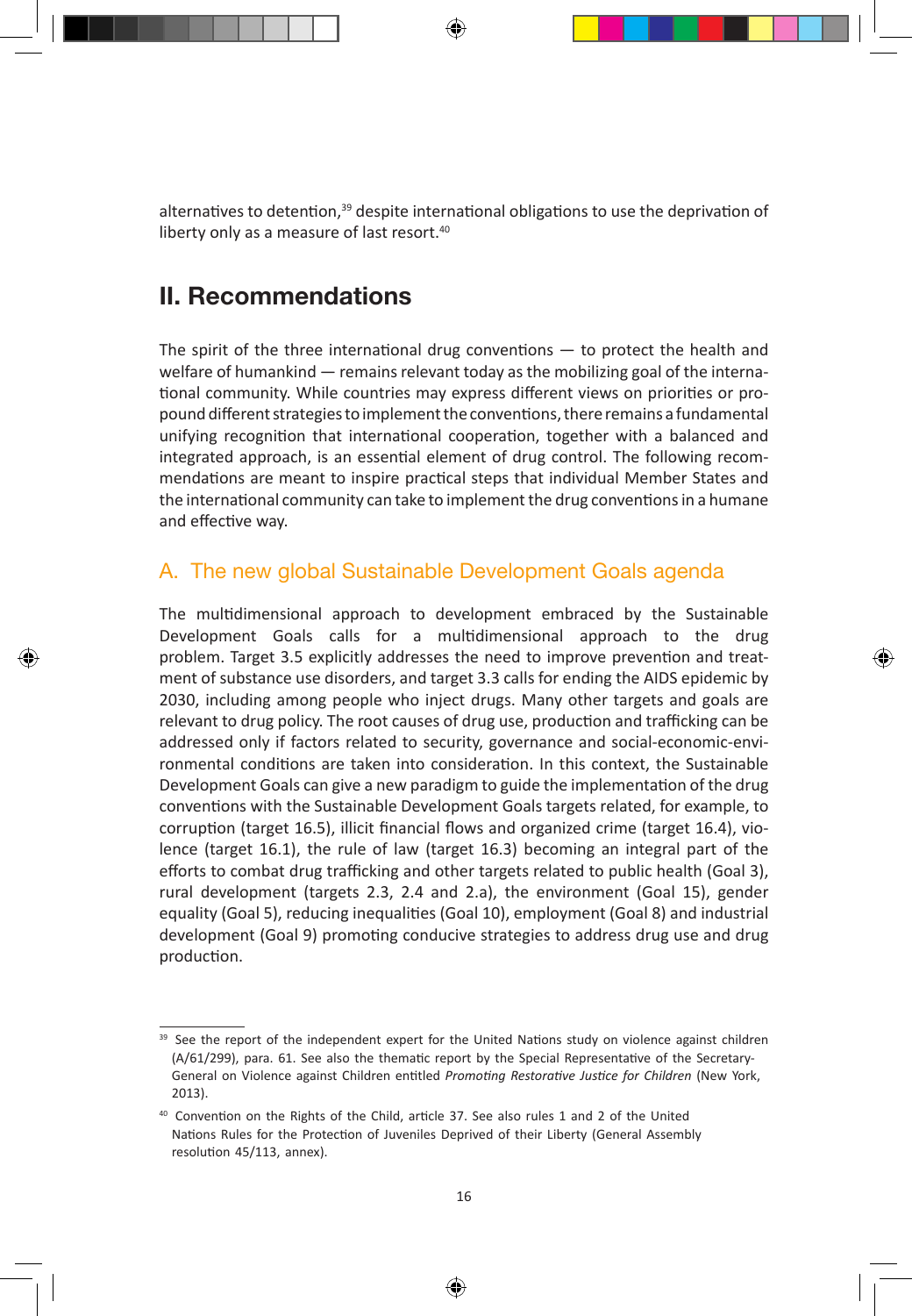There should be an interconnectivity between the implementation and monitoring of the Sustainable Development Goals and the work of the Commission on Narcotic Drugs and its related implementation and monitoring of the Political Declaration and Plan of Action on International Cooperation towards an Integrated and Balanced Strategy to Counter the World Drug Problem. Member States are encouraged to work through the Commission to point out the linkages between drugs and development in the broad regular review of the Sustainable Development Goals.

### B. Research and the evidence-based approach to drug control

Additional efforts and funds are needed to assist less-resourced countries to improve the generation of data and analysis. The international community should support the scaling-up of the implementation of traditional data collection systems such as surveys, improving the quality of routine statistics in the criminal justice system and in health institutions as well as looking at new research areas related, for example, to the links between terrorism and drug trafficking and the links between drugs and sustainable development.

Traditional indicators used by the international community to monitor drug supply, drug use and its consequences remain valid today, but new drug-related indicators are needed to monitor the drug situation in its totality. New areas of development include, but are not limited to, illicit financial flows and the scale and impact of alternative development. National drug observatories, national institutions which collect and analyse data on the drug situation in countries, statisticians and regional and international organizations should together initiate a discussion to technically review current metrics used to monitor the drug problem and its impact with a view to better supporting the international community with the right tools to implement effective drug policies.

The academic community, national drug monitoring offices, regional and international organizations should continue to support and undertake unbiased and rigorous policy analysis research to (a) continuously develop/refine possible options for response to the rapidly changing drug problem; (b) monitor the outcome and direction of policy decisions to address emerging issues in a more comprehensive manner; and (c) understand the extent and patterns of drug markets throughout the supply chain and drug use and the health consequences.

Member States are encouraged to scale up their support to global and regional drug monitoring systems such as the UNODC annual report questionnaire and the collection of information on individual seizures in order to ensure that the transnational nature of the drug problem is analysed regularly and the international community can continue to rely on authoritative information on the size and characterization of drug use and its consequences and on the size and nature of drug markets.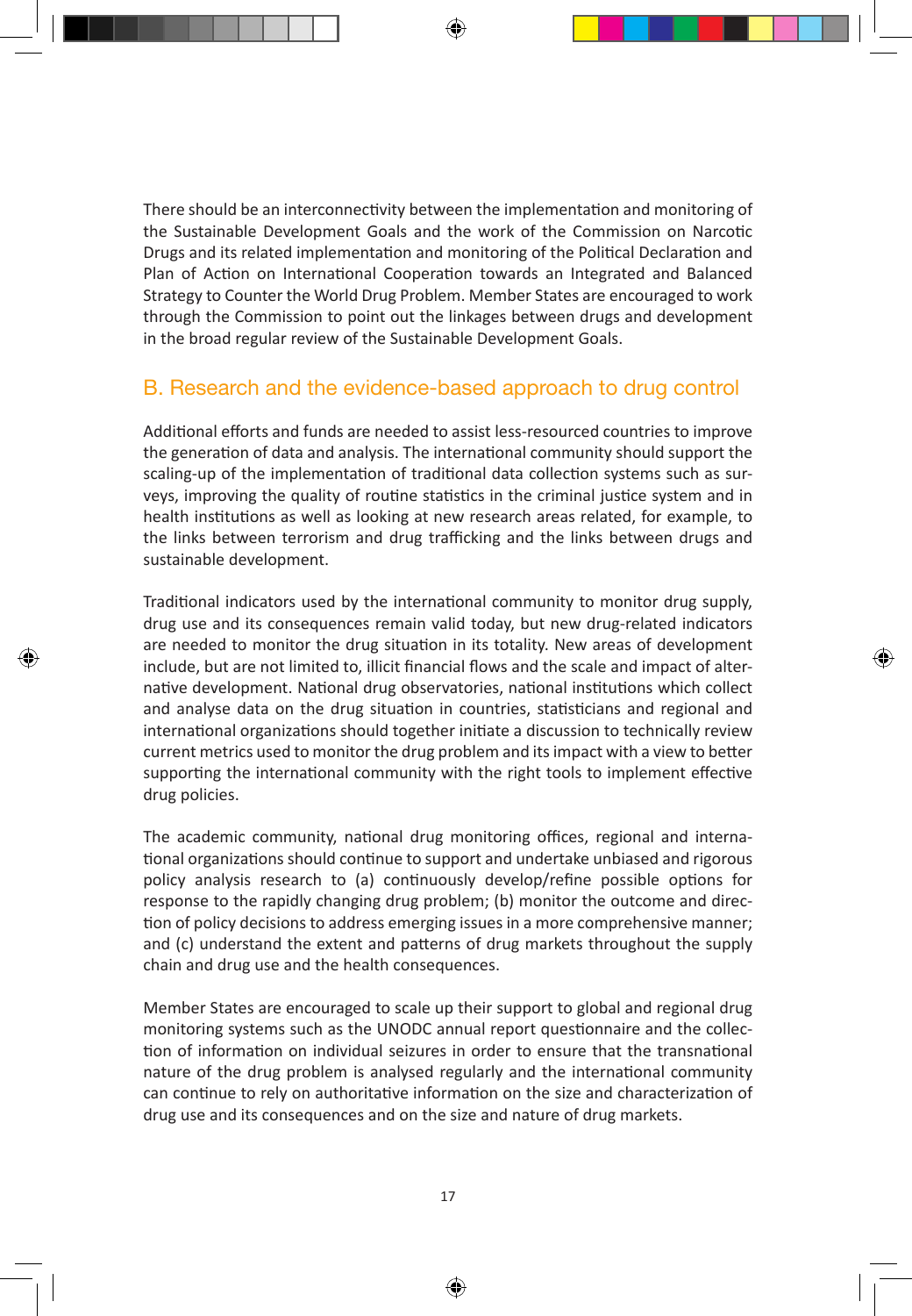Monitoring the cultivation and production of traditional drugs such as opium/heroin and coca/cocaine should remain fundamental to understanding the evolution of global drug markets and prediction of drug use fluctuations.

In addition to monitoring the supply of and the demand for traditional drugs, a strong emphasis also needs to be placed on monitoring the spread of new psychoactive substances — which is a major challenge given the rapidly changing patterns of such drug use at the national, regional and global levels. An important instrument in this regard is the UNODC early warning advisory on new psychoactive substances, which may need to be further developed and maintained with the support of Member States.

### C. Criminal justice reform: alternatives to conviction or punishment and health in prisons

Member States are reminded of applicable human rights law and the United Nations standards and norms in crime prevention and criminal justice when developing and implementing drug policies. Practical steps can be taken to promote an effective human rights-based criminal justice response to the drug problem:

(a) Provide for and implement a wide range of non-custodial measures (particularly for children), so as to apply alternatives to conviction or punishment for possession for personal consumption offences and appropriate cases of a minor nature;

(b) Implement laws and policies which ensure that sentences are proportionate to the offences committed and take into account the rehabilitative needs of the offender and the interests of society;

(c) Consider, in line with General Assembly resolutions concerning a moratorium on the use of the death penalty, $41$  the abolition of the death penalty for drug offences or the establishment of a moratorium on executions with a view to such abolition;

(d) Consider moving away from compulsory drug detention and rehabilitation centres and ensure that drug treatment is voluntary, evidence-informed and rights-based;

(e) Ensure that persons who use drugs and are in contact with the justice system, particularly juvenile justice systems, have access to a continuity of services as offered in the community from counselling to evidence-based drug dependence treatment and other HIV/hepatitis prevention and treatment services;

(f) Promote integrity and ensure that criminal justice institutions, including

<sup>41</sup> General Assembly resolutions 62/149, 63/168, 65/206, 67/176 and 69/186.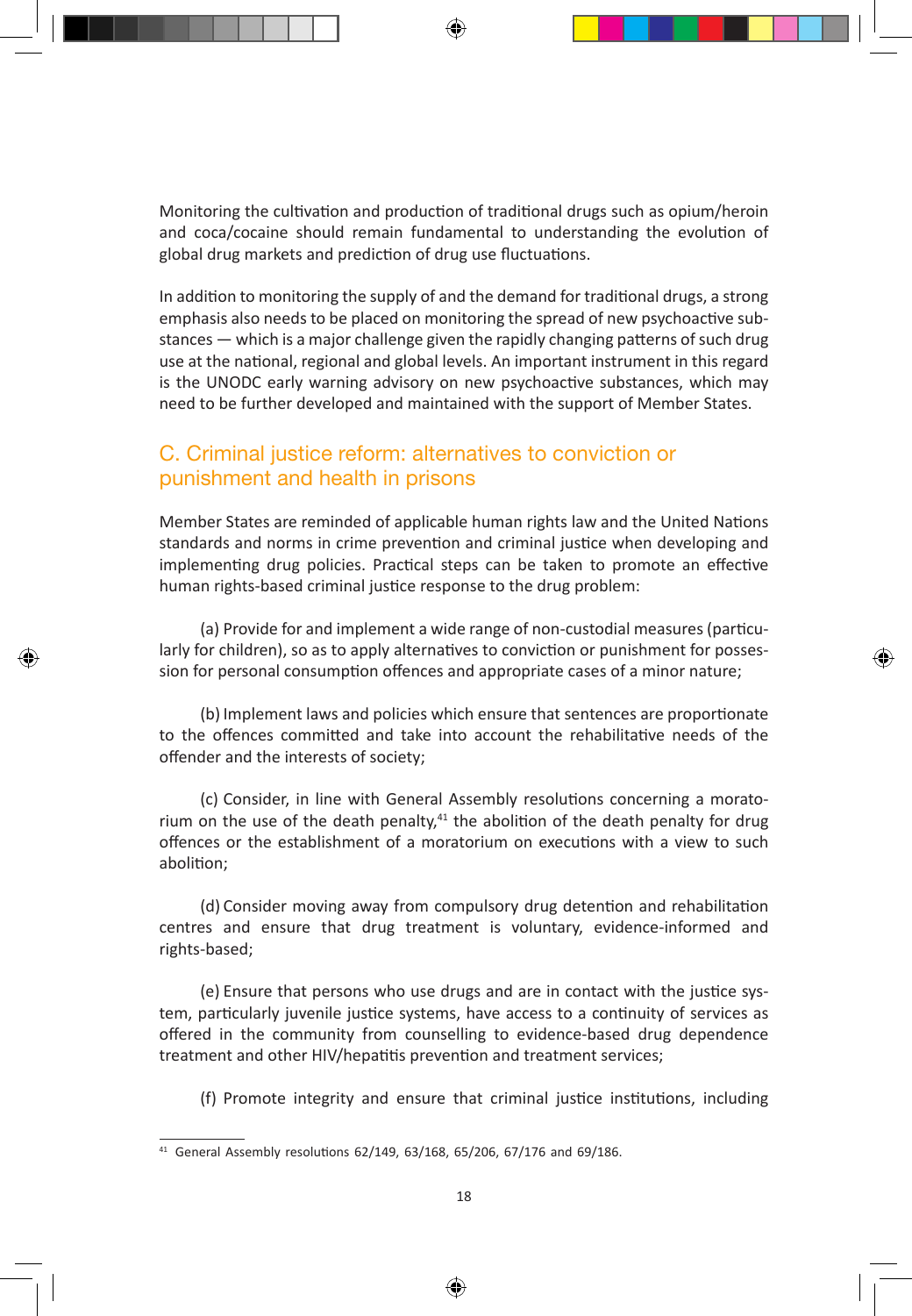prisons, have adequate human, financial and physical resources to protect the rights and respond to the treatment needs of persons who use drugs and are in contact with the justice system, and provide specialized training for criminal justice professionals dealing with drug offenders, including on the international legal framework and on the medical aspects of drug addiction and drug-related crimes;

(g) Implement specific measures to eliminate discrimination against women in the criminal justice system. Provide gender-sensitive services for women who use drugs, including specialized prevention and treatment programmes, including for HIV, taking into account prior victimization, the special needs of pregnant women and women with children, as well as their diverse cultural backgrounds;

(h) Collect, analyse and publish gender- and age-disaggregated data and evidence (particularly for children) on drug offences and the performance of the health and the criminal justice systems in responding to those offences, including the involvement of women, girls and children in drug trafficking, especially as couriers;

(i) Strengthen the collaboration of child protection, health, educational and justice institutions to better protect children affected by drug dependence and children who have committed drug offences.

## D. Implementing a health approach to drugs

The implementation of an effective health approach to drugs requires, as a matter of urgency, a comprehensive and science-based response to drug use, focused on science and not ideological discussions. There are concrete steps that Member States can take in this direction:

(a) Reflect on best practices and develop national legislation that is effective and up-to-date. Roll out large-scale training of health professionals to learn about the latest research findings on the risks and resilience of drug use and the medical and social conditions affecting drug use disorders;

(b) Ensure that policies and programmes addressing drug use respect the rights and dignity of the affected people, similar to prevention, treatment and rehabilitation policies and programmes designed for any other health issue;

(c) Implement prevention activities which are culturally sensitive and are based on approaches which have been proved to be effective;

(d) Make all components of prevention, treatment, care, rehabilitation and social reintegration services gender-sensitive and improve the availability, accessibility, affordability and acceptability of the services for women with drug use disorders;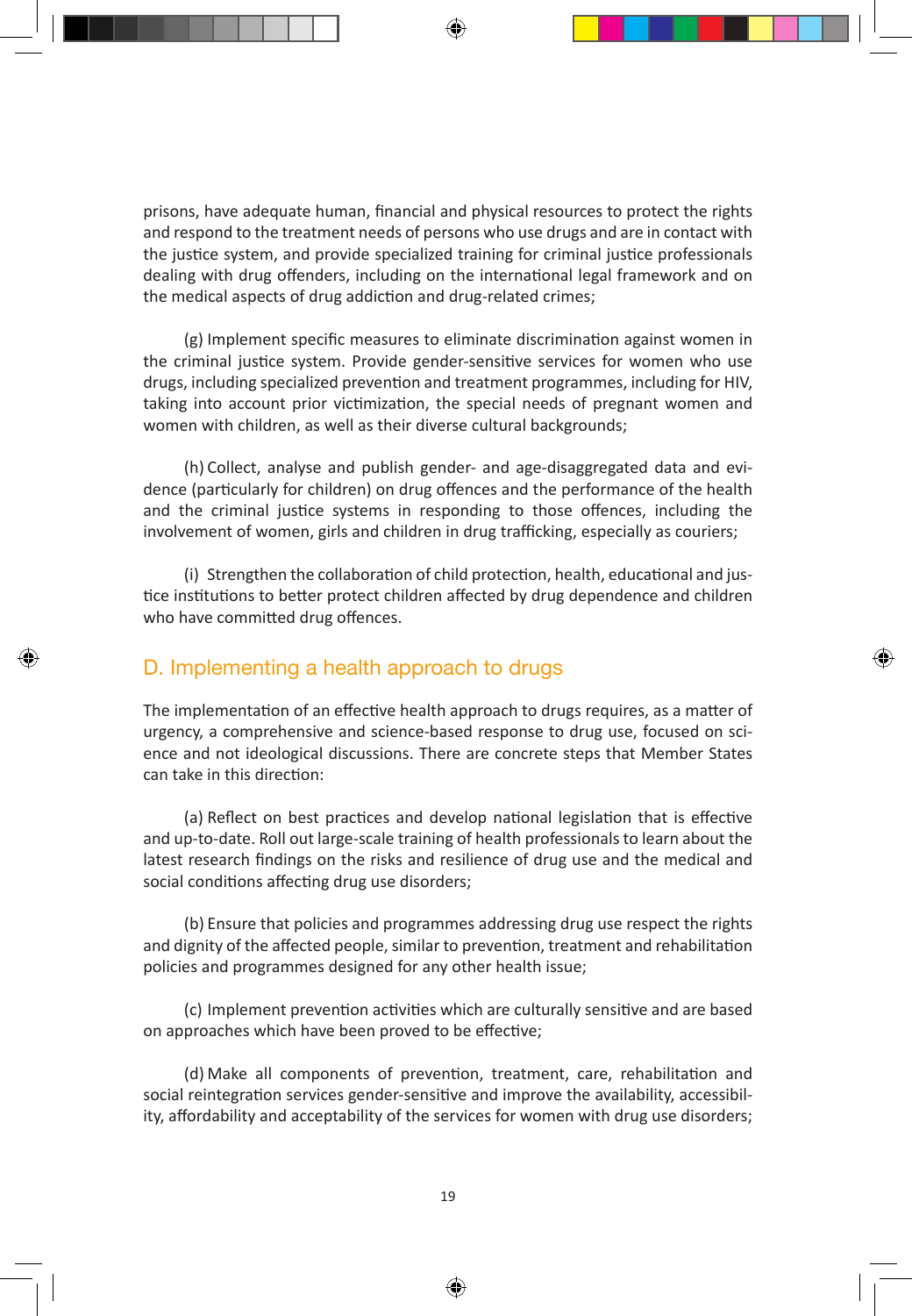(e) Ensure full access to controlled drugs for medical purposes, most notably for the treatment of pain. To that end, Member States should enhance international cooperation and share lessons learned and best practices to address identified barriers to the availability of controlled substances for medical and scientific purposes such as attitudes and knowledge of the provisions of the international drug conventions; national legislation and regulatory frameworks; and economic and procurement-related issues;

(f) Invest more in evidence-based prevention, treatment, care, rehabilitation and social reintegration services for persons with drug use disorders, in the context of implementing the relevant sustainable development goals on health (targets 3.3 and 3.5 of the Sustainable Development Goals), gender (Goal 5), equality (Goal 10) and justice (Goal 16);

(g) Explore how health issues could be integrated into the existing Commission on Narcotic Drugs subsidiary bodies (the regional Meetings of Heads of National Drug Law Enforcement Agencies and the Subcommission on Illicit Drug Traffic and Related Matters in the Near and Middle East), with a view to facilitating meaningful discussions among health experts, adopting practical recommendations and strengthening regional cooperation on demand reduction issues, including HIV and hepatitis;

(h) Involve the medical and scientific community, civil society and community groups in all stages of planning, implementing and evaluating initiatives and strategies. Their engagement is vital to help ensure that steps taken are acceptable among the intended beneficiaries and are thus as effective as possible.

### E. Addressing the supply of drugs: improve national, regional, interregional and international cooperation

Member States need to maintain and increase capacities to support domestic law enforcement action against drug trafficking networks and transnational organized crime through strategic intelligence. At the same time, they are encouraged to actively participate in regional networks and platforms by appointing focal points, constructively share information and act in concert with other countries in joint operations.

Member States are encouraged to respond to security threats related to long-distance drug trafficking and retail distribution of drugs with a view to dismantling large organizations while addressing the security of communities.

The Commission on Narcotic Drugs and Member States are invited to support the "network of networks" initiative in which different regional law enforcement and prosecutor/magistrate networks can cooperate to monitor cross-regional trafficking, activate common responses, share information and good practices and overcome obstacles. Within this framework, single countries can benefit from joint training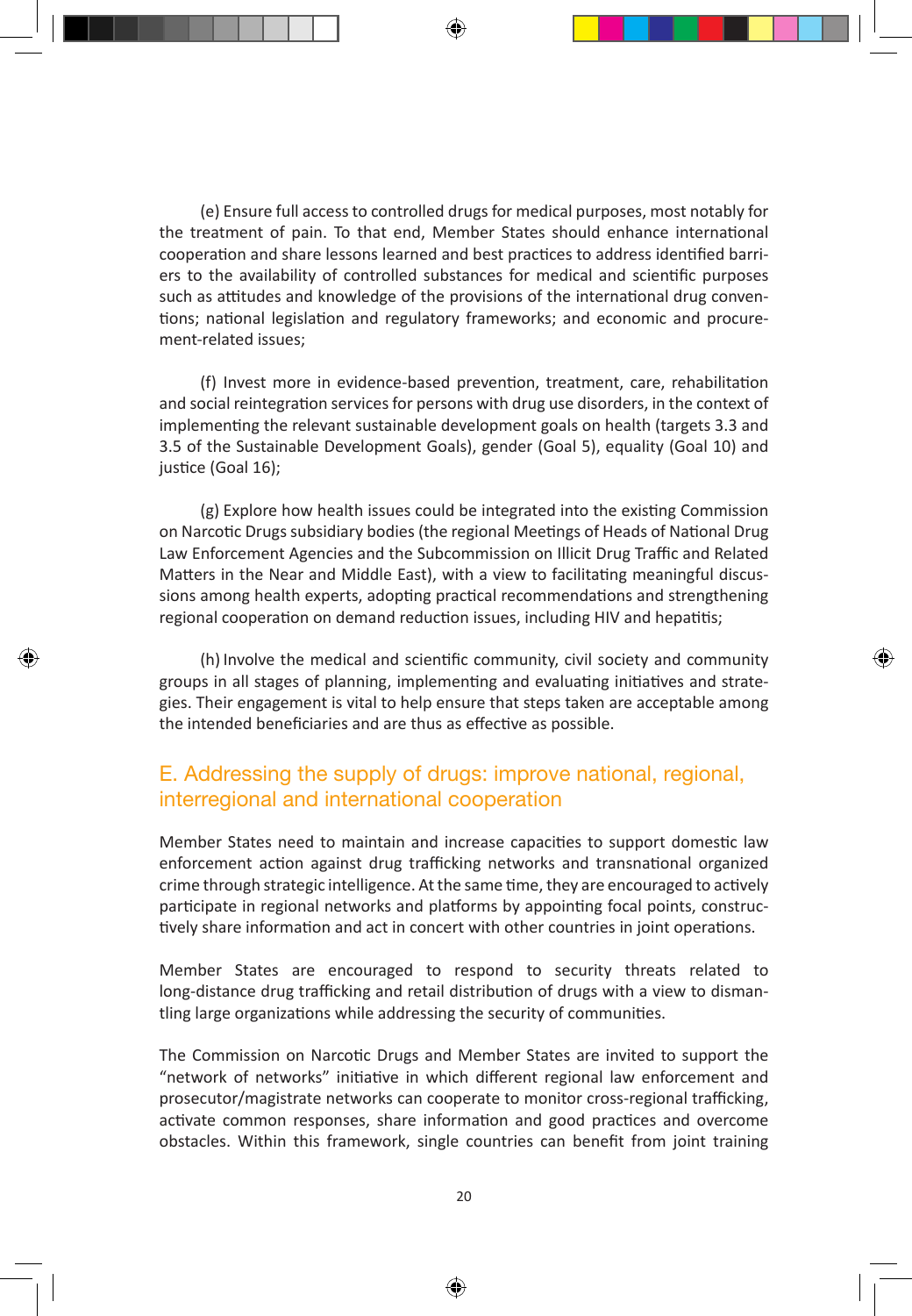platforms/networks and the exchange of training curriculums and materials, facilitating the implementation of sophisticated joint operations (e.g., controlled delivery and surveillance) and the undertaking of operations against the use of technologies and cyberspace.

Member States and regional and international organizations are encouraged to develop regional and interregional platforms (in addition to existing national and international platforms) to identify, target and confiscate illicitly acquired assets and proceeds of drug trafficking networks and transnational organized crime.

The political will of Member States is essential to regional, interregional and international cooperation, and each Member State shall afford one another international cooperation in criminal matters, acting upon requests for extradition and mutual legal assistance in a prompt and coordinated manner. Coordination and cooperation between private and public partners should be enhanced to strengthen the capacity of law enforcement agencies to investigate, gather electronic evidence and prosecute trafficking offences supported by the Internet.

International cooperation should be enhanced not only through the cooperation and coordination of Member States but also among regional and international organizations. International entities such as UNODC, INTERPOL and the World Customs Organization should enhance strategic and operational partnership and maintain close collaboration based on the complementarity of their respective mandates.

# F. Alternative development: increasing the allocation of resources and looking at the Sustainable Development Goals

Member States and the donor community are invited to translate political statements in support of alternative development into concrete financial commitments. To be successful, alternative development requires strong political and financial commitment at the central and local levels, as well as the mainstreaming of sustainable development strategies and programmes (including rule of law, health, education and infrastructure) in areas affected by or at risk of illicit crop cultivation. Farmers and beneficiaries must be fully involved in the planning, implementation and evaluation of programmes, and the best use must be made of non-governmental organizations and the private sector, as applicable. In many countries facing serious illicit crop problems, the financial support of the international donor community and international financial institutions will remain essential in the foreseeable future to meet the costs of programmes which require a time frame of up to 10 years. The United Nations Guiding Principles on Alternative Development,<sup>42</sup> adopted by the General Assembly in 2013, continues to provide a valid comprehensive framework which can be used to design, implement, monitor and evaluate alternative development interventions.

<sup>42</sup> General Assembly resolution 68/196, annex.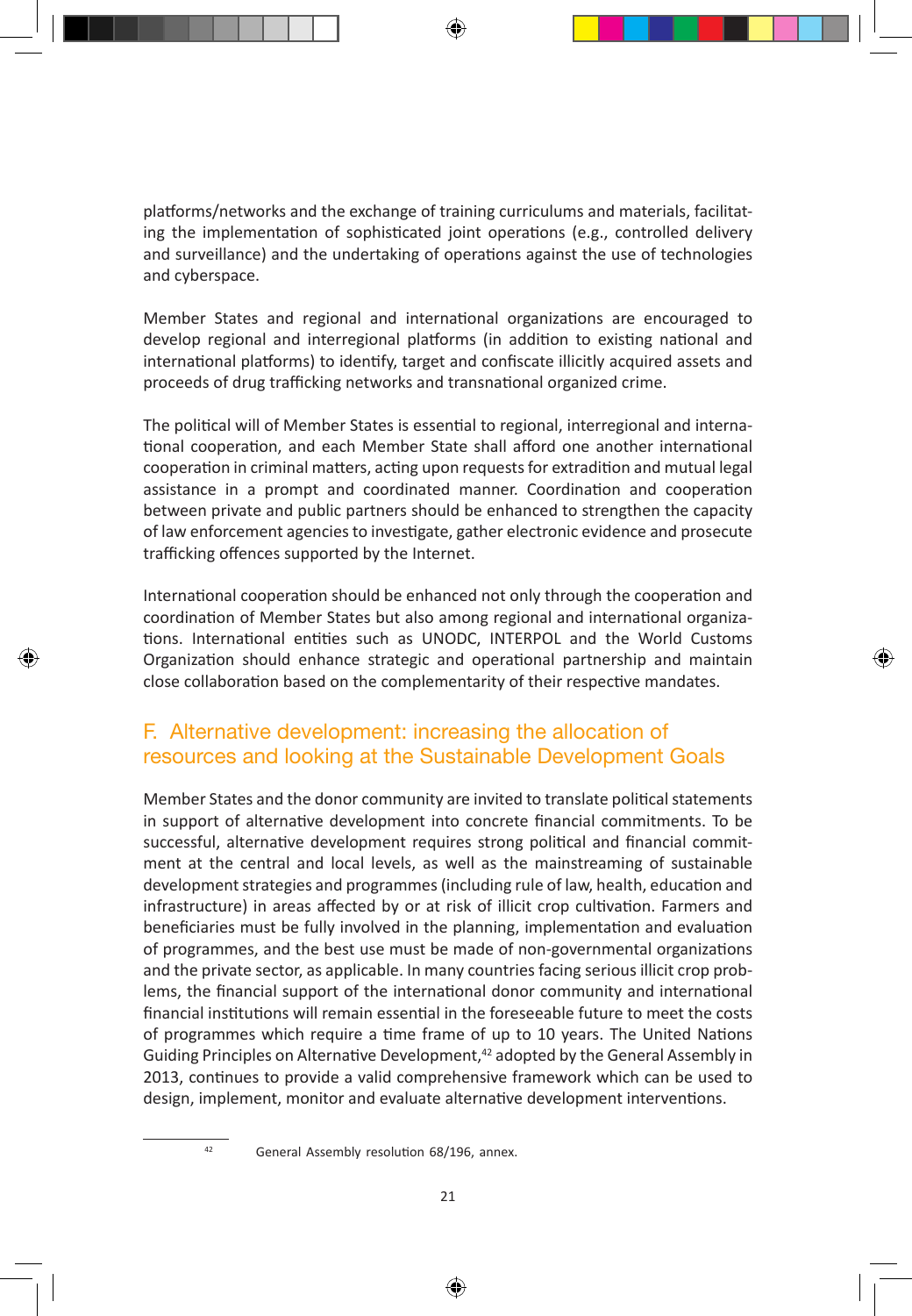With the new Sustainable Development Goals, future alternative development programmes will have to be grounded in a more complex framework addressing in particular targets dealing with the environment, security, the rule of law and governance, gender equality and inequalities.

### G.International shared responsibility

With respect to the principle of international shared responsibility, a special effort should be made to support those countries with weak capacities, limited resources and multiple health priorities in order to enhance prevention and treatment. In the context of a truly balanced approach, such an increase in aid for public health responses should not be to the detriment of supply reduction efforts but take place within the context of cost-effective outputs to the benefit of both the recipient country and the international community. International aid flows and technical assistance, as channelled through UNODC, need to reflect this new paradigm of the special session on the world drug problem of a balanced and health-centred approach.

Increasing impact at the operational level is also to be effectuated by strengthening coordination among United Nations agencies as they contribute within their mandates to help Member States address the world drug problem. Member States have mandated UNODC to be the leading United Nations entity in addressing the world drug problem, while also requiring a comprehensive approach covering all aspects on a global scale. In line with the 2030 Development Agenda, UNODC is thus well positioned to mobilize and coordinate the strengths and work of other United Nations agencies  $-$  for example, in the areas of health, the environment and security  $-$  to inform Member States' policy deliberations and technical assistance.

Finally, UNODC has been making good progress in assisting Member States to implement integrated country, regional and global programmes in UNODC mandated areas. In order to continue to deliver the required support and services, UNODC needs to rely on a stable and assured funding stream that allows for significant forward planning, tackling emerging needs, advising on evidence-based policies based on solid research, devising strategic management based on the evaluation of lessons learned, launching new programmes and guaranteeing a limited set of core functions.